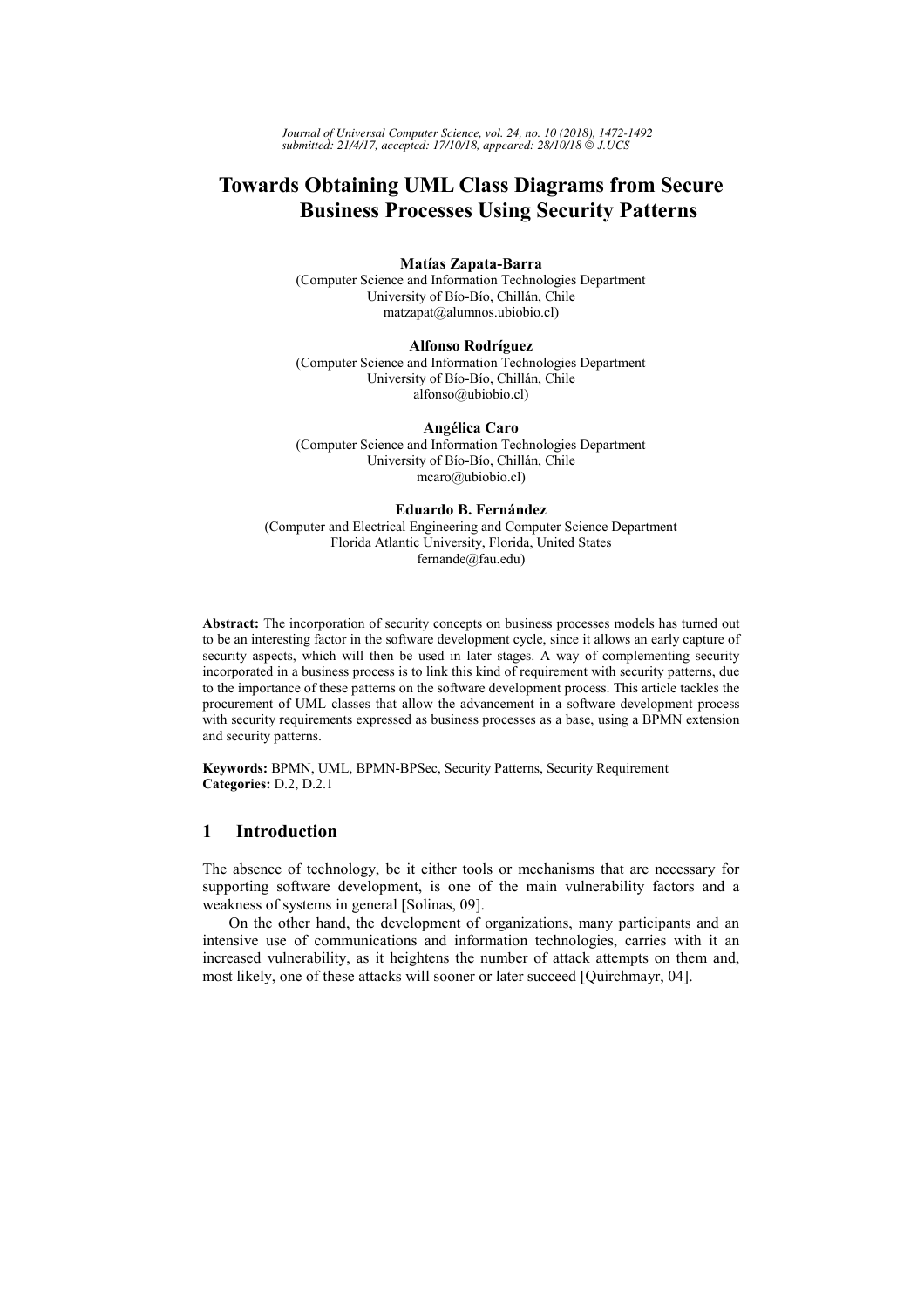In this scenario, security can no longer be considered an independent objective, forcing organizations to coordinate, deploy and direct many of their essential capacities in order to attain solutions that support security from an adequate perspective. A method for tackling this problem is to include security in early stages of business process models [Basin, 06; Herrmann, 06; Jürjens, 02; Mülle, 11; Rodríguez, 06, 07; Wolter, 08]. From this, it is possible to obtain Secure Business Processes, which can then be used as part of a software development process.

Transformations from a Secure Business Process specified with BPMN-BPSec [Rodríguez, 07] to a UML Class Diagram have been addressed in [Rodríguez, 10]. Adopting the idea of evolving models [Mellor, 02], this proposal attempts to utilize Security Patterns in order to obtain UML Class Diagrams, since these represent the best practices and experiences from experts. Moreover, these patterns materialize the mechanisms that allow the protection of confidentiality, integrity and availability of information in a system. Additionally, Security Patterns directly focus in solving security problems [Schumacher, 13].

In literature, two approaches can be observed in regards to tackling the utilization of Patterns in Business Processes. The first tackles Patterns in a general manner (without a focus on security), considering a Business Process model as a starting point, in which the patterns are applied [Bonillo, 06; Elgammal, 14; Forster, 07; Gschwind, 08; Schumm, 10; Anstett, 10][Samarütel, 16]. The second contemplates the use of Security Patterns over a Secure Business Process specification [Ahmed, 14] and [Khan, 12] [Varela-Vaca, 16] [Argyropoulos, 17]. These proposals do not consider the usage of security patterns in the transformation of secure business processes into UML classes. Previous works have shown transformations into secure UML classes from business processes [Rodríguez, 10]. This work aggregates security patterns with the objective of improving the obtained class models which, based on the results obtained from the validation, improves the representation of security and the obtained models' clarity. Consequently, the Method-Secure Business Process and Patterns (M-SecBP&P) method is proposed in order to obtain UML Class Diagrams from Secure Business Processes using Security Patterns.

The aim of this method is to link an early security requirements specification in a business process together with Security Patterns, whose selection is based on the specified security requirements, in order to generate UML Class Diagrams. The generated diagrams are validated in regards to their completeness, their comprehensibility and their usefulness for a software development process.

The remainder of this article is organized as follows: concepts related to security in business processes and security patterns are addressed in Section 2; a detail of the most important related work is shown in Section 3; the article's proposal is presented in Section 4, which consists on obtaining UML Class Diagrams using Security Patterns from a Secure Business Process; an illustrative example is shown in Section 5; the proposal's validation is addressed in Section 6; and finally, the work's conclusions are presented in Section 7.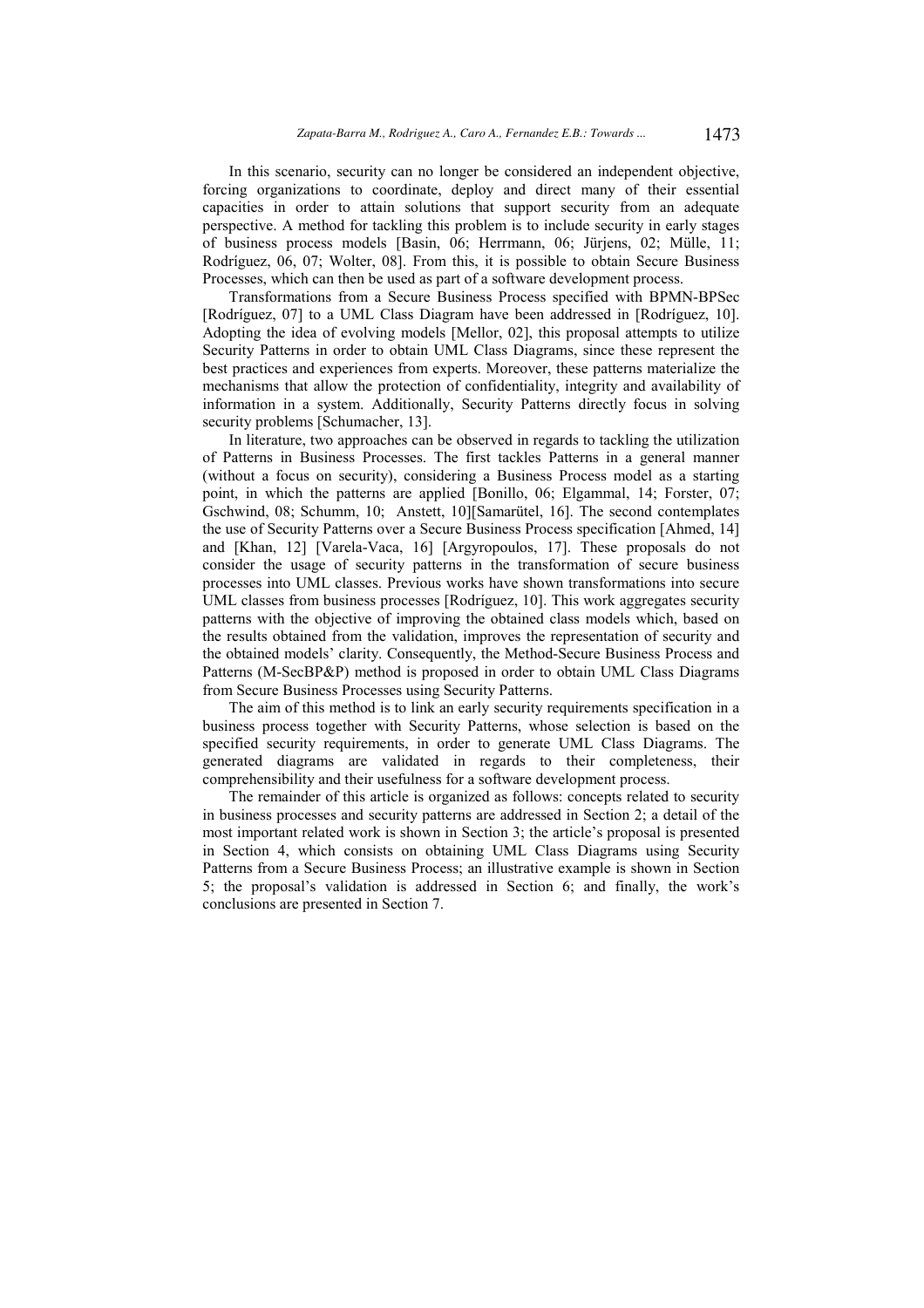1474 *Zapata-Barra M., Rodriguez A., Caro A., Fernandez E.B.: Towards ...*

# **2 Related Concepts**

In order to contextualize the proposal, the basic concepts of Business Process Model and Notation (BPMN) [OMG, 15], security in business processes and security patterns are detailed in this section.

# **2.1 Basic BPMN Modelling Elements**

The secure business processes in this proposal are created based on the BPMN standard. Thus, it is useful to present the basic elements for the modeling of these business processes, which is shown in Table 1. The use of BPMN has been decided because the basic modelling elements enable the easy development of simple Business Process Diagrams that will look familiar and be understandable by business users, business analysts, technical developers and business people.

| <b>Element</b> | Description                                        | <b>Notation</b>         |
|----------------|----------------------------------------------------|-------------------------|
| Activity       | Generic term for work that company performs in     |                         |
|                | a Process. The types of Activities that are a part |                         |
|                | of a Process Model are Sub-Process and Task.       |                         |
| Group          | Is a grouping of graphical elements that are       |                         |
|                | within the same Category. This type of grouping    |                         |
|                | does not affect Sequence Flows. Categories can     |                         |
|                | be used for documentation or analysis purposes.    |                         |
| Pool           | Graphical representation of a Participant in a     |                         |
|                | Collaboration. It also acts as a "swimlane" and a  | Name                    |
|                | graphical container for partitioning a set of      |                         |
|                | Activities from other Pools.                       |                         |
| Lane           | A sub-partition of a Process, and sometimes of a   |                         |
|                | Pool. It extends the entire length of the Process. |                         |
|                | Used to organize and categorize Activities.        | Name<br>Name Name       |
| Message        | A Message Flow is used to show the flow of         |                         |
| Flow and       | Messages between two Participants.                 |                         |
| Message        | A Message is used to depict the contents of a      |                         |
|                | communication between two Participants             |                         |
| Data Object    | Provide information about what Activities          |                         |
|                | require to be performed and/or what they           |                         |
|                | produce. Data Objects can represent a singular or  |                         |
|                | a collection of objects.                           |                         |
| Gateway        | Used to control divergence and convergence of      |                         |
|                | Sequence Flows in a Process. Thus, it determines   |                         |
|                | branching, forking, merging and joining of paths.  |                         |
| Event          | An Event is something that "happens" during the    |                         |
|                | course of a Process. There are three types of      |                         |
|                | Events: Start, Intermediate, and End.              |                         |
| Text           | Text Annotations are a mechanism for a modeler     | <b>Descriptive Text</b> |
| Annotation     | to provide additional text information for the     | Here                    |
|                | reader of a BPMN Diagram.                          |                         |

*Table 1: Basic BPMN Modelling Elements*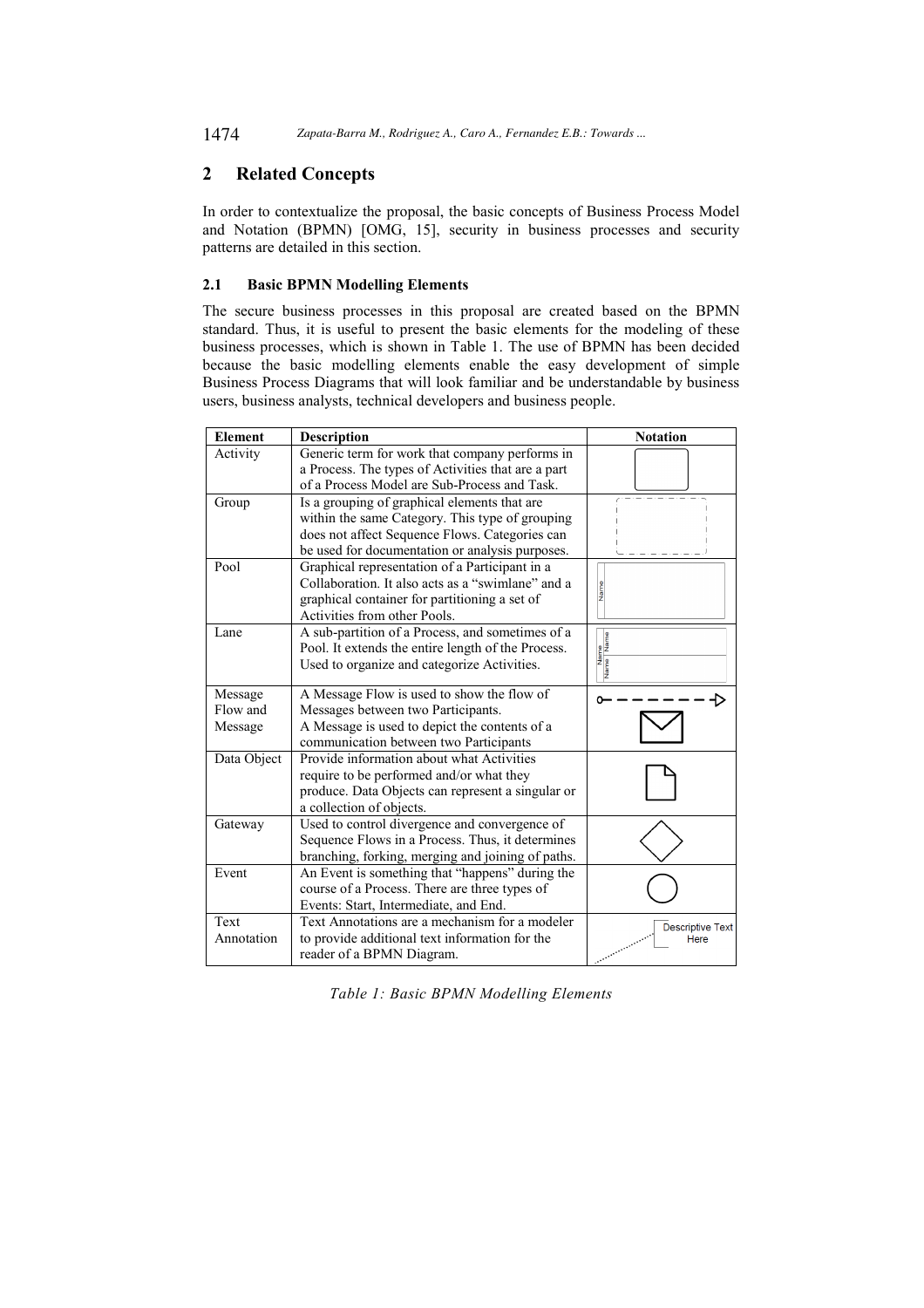### **2.2 Secure Business Process**

Organizations possess distinct perspectives in regards to security underneath information systems. Every perspective has its own requirements, as well. Regardless, considering a high degree of abstraction, every system tends to have the same basic types of valuable assets and potential vulnerabilities of these assets [Firesmith, 04]. These vulnerabilities can be expressed as security requirements, which can be decomposed into sub-factors of quality. Through these sub-factors it is possible to generically identify security concepts [Firesmith, 04].

In literature, although various authors include topics related to security in Business Processes [Basin, 06; Herrmann, 06; Jürjens, 02; Mülle, 11; Rodríguez, 06, 07; Wolter, 08], this work will make use of the BPMN-BPSec extension, which is proposed in [Rodríguez, 07]. This selection is done because it allows to explicitly represent a subset of the security requirements presented in [Firesmith, 04] about Business Processes models described with BPMN. For this purpose, BPMN elements (shown in Table 1) where it is possible to define a list of requirements which conform the BPSec extension are used, as shown in Table 2.

| <b>Notation</b> | <b>Security</b><br><b>Requirements</b> | <b>BPMN Element</b>                                            | <b>Description</b>                                                                  |  |  |  |  |
|-----------------|----------------------------------------|----------------------------------------------------------------|-------------------------------------------------------------------------------------|--|--|--|--|
| AC              | Access Control                         | Pool, Lane, Group y<br>Activity                                | Limited access to resources<br>only to authorized user.                             |  |  |  |  |
| <b>AD</b>       | Attack Harm<br>Detection               | Pool, Lane, Group,<br>Activity, Message<br>Flow, y Data Object | Detection, recording and<br>reporting of an attempted<br>attack.                    |  |  |  |  |
|                 | <b>Audit Register</b>                  | Pool, Lane, Group,<br>Activity, Message<br>Flow, y Data Object | Ability to collect and analyze<br>information on the use of<br>security mechanisms. |  |  |  |  |
| Ix              | Integrity                              | Message Flow y<br>Data Object                                  | Components protection and<br>unauthorized intentional<br>corruption.                |  |  |  |  |
| <b>NR</b>       | Non<br>Repudiation                     | Message Flow                                                   | Necessity to avoid denial of any<br>aspect of an interaction.                       |  |  |  |  |
| Px              | Privacy                                | Pool, Lane y Group                                             | Information protection, limiting<br>access to unauthorized entities.                |  |  |  |  |

*Table 2: Security Requirements – BPMN-BPSec [Rodríguez, 07]* 

Table 2, summarizes the security requirements that can be represented with BPMN-BPSec and the elements that can have these specifications in BPMN. It is important to mention that the BPSec extension allows the business analyst to express security requirements from their own perspective. These requirements can then be refined by a security expert so that they can be used in a software development process afterwards.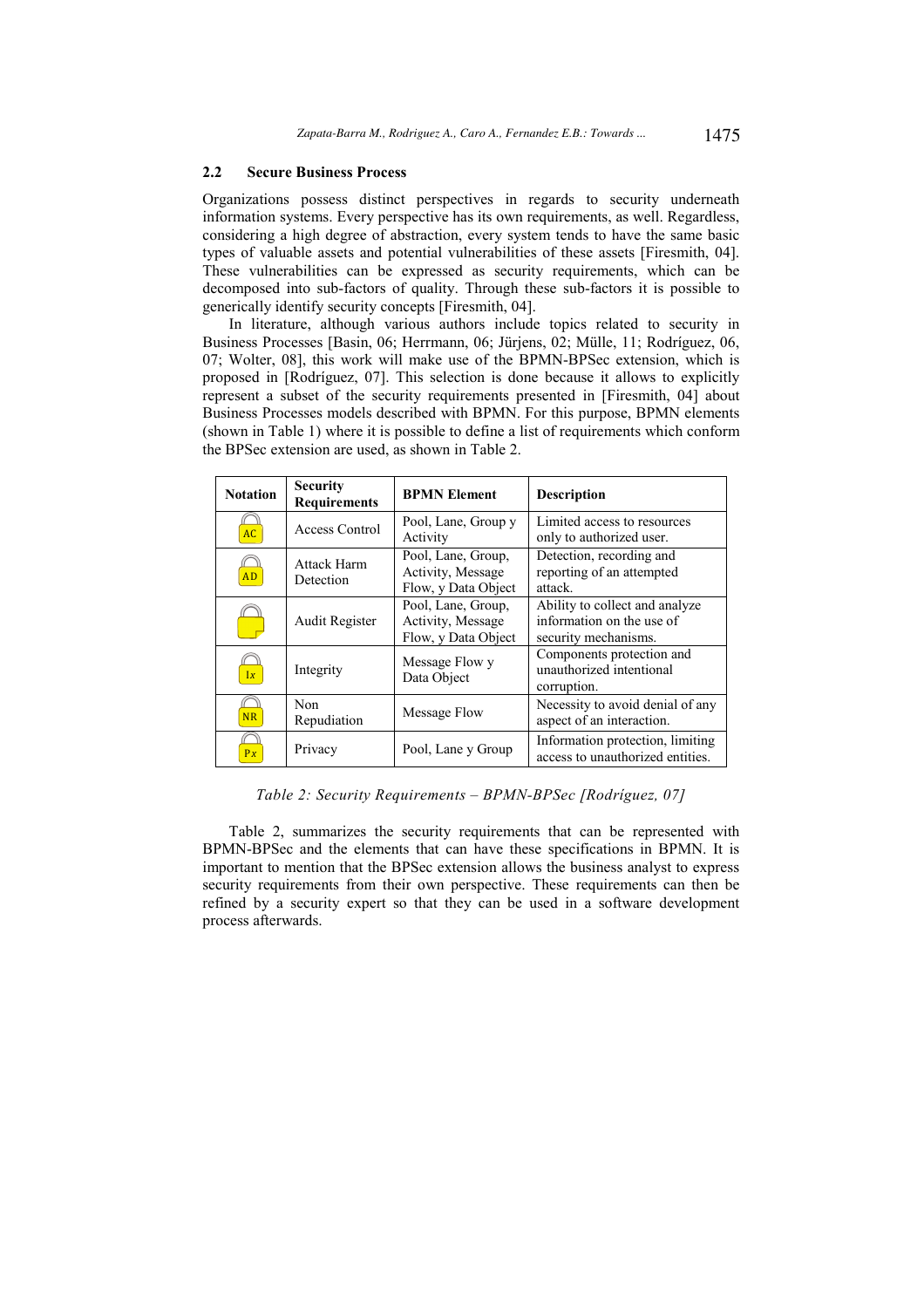# **2.3 Security Patterns**

A security pattern describes a recurrent and particular security problem. It is applied on specific contexts and presents a generic solution that has already been proven to work for such a problem [Schumacher, 13].

A patterns taxonomy is proposed in [Bonillo, 06], where they are grouped according to the following abstraction levels:

- Analysis Patterns: group of concepts that are part of a common construction in the world of conceptual modeling, they are relevant to a specific domain or can be adapted to others. The vision is conceptual and structured, identifying the nature of situations. This level does not define security patterns.
- Architecture Patterns: fundamental schemes of a system's organization, identifying a series of sub-systems and their respective responsibilities. The following security patterns can be found in this level: (I) SINGLE ACCESS POINT, (II) CONTROL POINT and (III) SECURITY SESSION.
- Design Patterns: lower level of abstraction than architecture patterns, which is closer to the code. Their use does not reflect the global structure of a system as is. The following security patterns can be found in this level: (I) AUTHORIZATION, (II) ROLE-BASED ACCESS CONTROL, (III) MULTI-LEVEL SECURITY and (IV) REFERENCE MONITOR.
- Interaction/Interface Patterns: successful solutions to problems related to user interface. They constitute a means for communication expressed in a simple notation, which can be understood by the design team. The following security patterns can be found in this level: (I) TOTAL ACCESS WITH ERRORS and (II) LIMITED ACCESS.

There are many Security Patterns that depend on the problem's context in literature. Since it is not possible to use them all, this work focuses on those Security Patterns shown in [Schumacher, 13]. The focus will primarily be set on Security Patterns oriented to Access Control in the design, architecture and interface levels.

Security Patterns are mainly classified as Architectural Patterns. This article uses the Security Patterns found most frequently in literature. The used patterns are: (I) AUTHORIZATION, (II) ROLE-BASED ACCESS CONTROL, (iii) MULTI-LEVEL SECURITY, (iv) REFERENCE MONITOR, (v) SINGLE ACCESS POINT, (vi) CONTROL POINT (vii) SECURITY SESSION, (viii) TOTAL ACCESS WITH ERRORS and (ix) LIMITED ACCESS [Fernandez-Buglioni, 13; Schumacher, 13; Rosado *et al.* 06]

# **3 Related Work**

Works that utilize patterns in the Business processes context are described next. Special emphasis is given to those works that describe proposals that address the usage of security patterns related to business processes. A Systematic Literature Review [Kitchenham, 09] has been performed in order to identify these works, which allows their evaluation and interpretation, giving an emphasis on works that describe proposals that address the usage of security patterns related to business processes.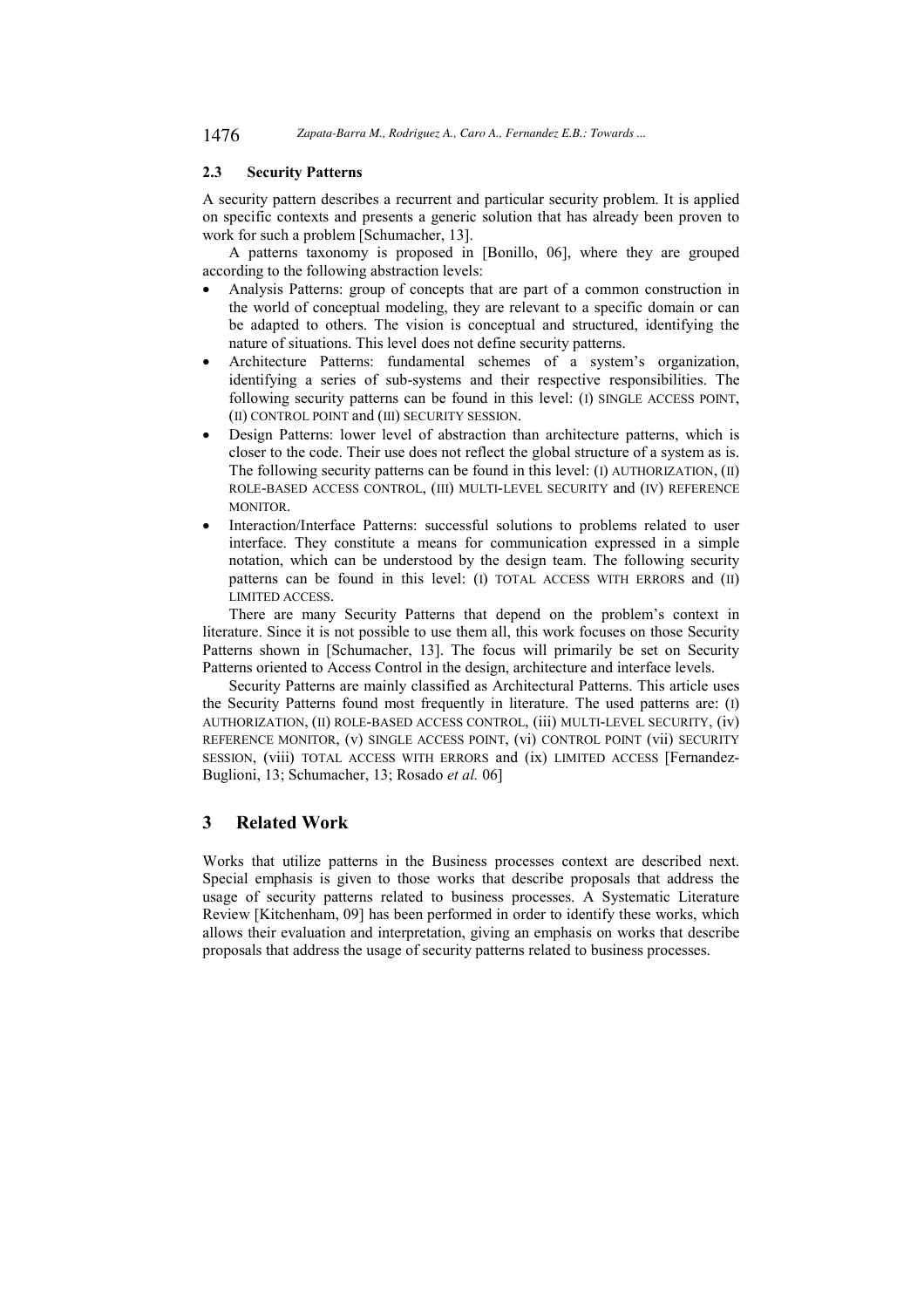### **3.1 Patterns Proposed in Business Processes**

Bonillo [Bonillo, 06] proposes a referential and integral theoretical framework, together with a methodology that covers from the requirements analysis to the monitoring of processes, supporting the stages of analysis, design, modeling and configuration, through the usage of patterns. The proposal is composed by two macroprocesses: the first is related to the creation of the process itself, whereas the second corresponds to management, comprising the maintenance, the management itself and the monitoring of the process through management indicators. This proposal is only for the inclusion of patterns at the architecture level, which considers quality concepts, but it does not show how to evaluate these concepts.

Forster *et al*. [Forster, 07] describes a visual patterns language for the representation and execution of quality restrictions in business processes models. These restrictions are formally described through process patterns based on UML Activity Diagrams.

Gschwind *et al.* [Gschwind, 08] describes a business processes modeling tool extension that allows the integration of workflow patterns, giving a warning on the context and the consequences of its use, which allows the user to avoid possible errors when applying edition-time processes patterns.

Elgammal *et al.* [Elgammal, 14] presents an integral framework for the management of the fulfillment of business processes, with a focus on the design period as a first step towards the preventive support of the fulfillment of business processes. This framework possesses a fulfillment specification language based on patterns, which facilitates the formal specification of requirements for the fulfillment of business processes, automatically generating the fulfillment rules.

Schumm *et al.* [Schumm, 10a] presents a process views meta-model and also shows process views patterns, which specify elementary transformations for existing processes. In a later related work [Schumm, 10b], how to combine view patterns is shown, in order to help in the design, deployment, monitoring and analysis phases of business processes.

Awad *et al.* [Awad, 15] presents a framework for the proactive monitoring on execution time of business processes, called BP-Maas. This framework incorporates a wide range of fulfillment patterns for the abstract specification of restrictions in execution time of business processes.

Lohrmann and Reichert [Lohrmann, 15] describes an approach for the evaluation of process improvement patterns in specific scenarios considering real-world limitations, such as the role of high tier stakeholders or a system's adaptation cost.

Finally, Brambilla *et al*. [Brambilla, 12] presents a processes design methodology, supported by a set of tools, in order to include social features in business processes. An approach for supporting the design and implementation of "Social BPMN" solutions is presented. This extends BPMN's visual language in order to design processes with social interactions, gathering typical scenarios of socialization processes as reusable design patterns.

### **3.2 Security Patterns and Business Processes with security specifications**

Ahmed and Matulevičius [Ahmed, 14] proposes a method that introduces security requirements in business processes through the collaboration between business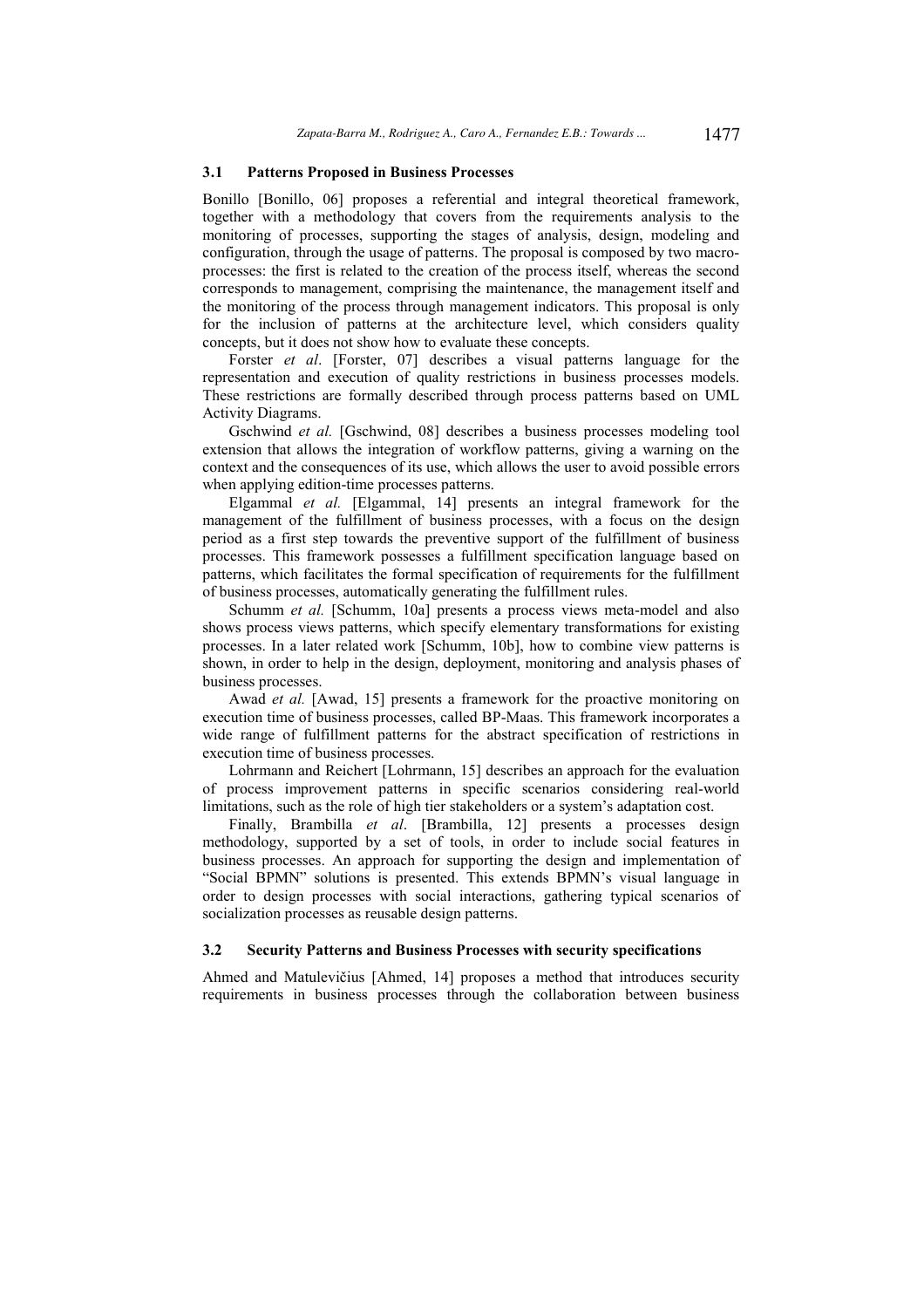analysts and security analysts. Samarütel [Samarütel, 16] applies these patterns on business processes from aviation turnaround systems. In order to support this collaboration, a set of security risks patterns which have been proposed in [Khan, 12] is used. However, this work does not identify these patterns in the modeling phase, but rather explicitly presents them as selectable items from a drag and drop tool so that they can be integrated to the model.

Varela-Vaca [Varela-Vaca, 16] proposes OPBUS, which consists of a framework for the optimization of security in business processes, allowing risk identification and estimation in business processes based on flow control patterns.

Argyropoulos *et al.* [Argyropoulos, 17] proposes a framework for modeling business processes by using secure processes patterns.

Table 3 summarizes the above proposals. For each proposal, the language used for constructing the origin and the destination models, the capacity of the model generation of being automatized and the kinds of patterns used by the proposal are shown.

| <b>Proposal</b>    | Origin                      | <b>Destination</b>                    | Automa<br>tized | <b>Kinds of Patterns</b>           |  |  |  |
|--------------------|-----------------------------|---------------------------------------|-----------------|------------------------------------|--|--|--|
| [Bonillo, 06]      | <b>BPMN</b>                 | UML (no<br>specific kind<br>model of) | N <sub>0</sub>  | Patterns in General                |  |  |  |
| [Forster, $07$ ]   | UML-<br>Activity<br>Diagram | UML -<br>Activity<br>Diagram          | Yes             | <b>Visual Patterns Process</b>     |  |  |  |
| [Gschwind, 08]     | <b>BPMN</b>                 | <b>BPMN</b>                           | Yes             | <b>Workflow Patterns</b>           |  |  |  |
| [Schumm, 10]       | <b>BPMN</b>                 | <b>BPMN</b>                           | Yes             | Process Viewing patterns           |  |  |  |
| [Brambilla, 12]    | <b>BPMN</b>                 | WebML                                 | Yes             | Socialization patterns             |  |  |  |
| [Khan, 12]         | <b>BPMN</b>                 | <b>BPMN</b>                           | N <sub>0</sub>  | Security Risk-Oriented<br>Patterns |  |  |  |
| [Ahmed, $14$ ]     | <b>BPMN</b>                 | <b>BPMN</b>                           | Yes             | Security Risk-Oriented<br>Patterns |  |  |  |
| [Elgammal, 14]     | <b>BPMN</b>                 | <b>BPMN</b>                           | Yes             | Compliance Patterns                |  |  |  |
| [Awad, 15]         | <b>BPMN</b>                 | <b>BPMN</b>                           | Yes             | Compliance Patterns                |  |  |  |
| [Lohrmann, 15]     | <b>BPMN</b>                 | <b>BPMN</b>                           | N <sub>0</sub>  | Process Improvement<br>Patterns    |  |  |  |
| [Varela-Vaca, 16]  | <b>BPM</b>                  | <b>BPM</b>                            | Yes             | <b>Control-Flow Patterns</b>       |  |  |  |
| [Argyropoulos, 17] | <b>BPMN</b>                 | <b>BPMN</b>                           | Yes             | <b>Security Process Patterns</b>   |  |  |  |

*Table 3: Summary of Related Work* 

From the information presented in Table 3, it is possible to conclude that there are no works: (i) whose origin model has been built with BPMN-BPSec or some other security extension for BPMN, (ii) that use security patterns for generating destination models and (iii) whose destination models is a UML Class Diagram.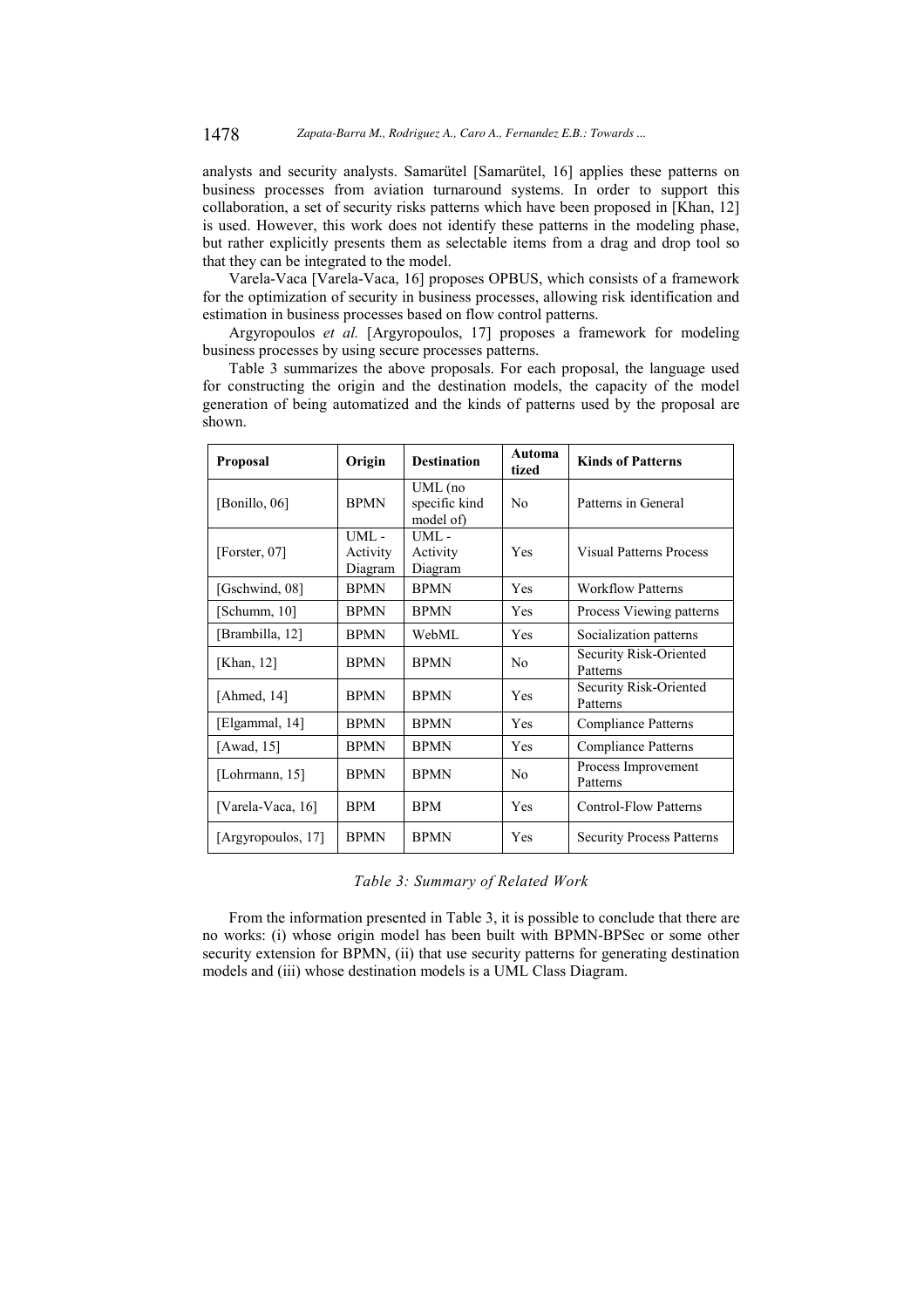Although [Ahmed, 14] utilizes a business process security description based in the visual aspect proposed in [Rodriguez, 07], only security risks patterns are used and the transformation of the specifications into UML Class Diagrams does not exist.

In order to summarize, it can be said that there are no Works in literature where UML Class Diagrams are obtained from Secure Business Processes using Security Patterns for their generation. However, having such a perspective would give increased value to security specifications as it would allow incorporating security from a business process, which can then be used to create Security Patterns for the generation of UML Activity Diagrams. As such, the M-SecBP&P method is specified in order to cover this necessity.

# **4 M-SecBP&P: Proposal – Transformation of models by the use of Security Patterns**

This section presents the M-SecBP&P proposal, which allows the selection of Security Patterns through the analysis of security requirements that are described in a business process model with BPMN-BPSec. In this sense, Section 4.1 presents the method used for selecting security patterns and their transformations, whereas Section 4.2 shows the relations between BPMN-BPSec and the architectural, design and interface security patterns.

### **4.1 Method for the selection of Security Patterns**

The Method - Secure Business Process and Patterns (M-SecBP&P) - method's objective is to allow the selection and adaptation of security patterns by using the information obtained from a Secure Business Process specified with BPMN-BPSec.

|               |                                                                                                 | <b>Roles</b>           | Tools   | <b>Artifacts</b>                        |                                                      |  |
|---------------|-------------------------------------------------------------------------------------------------|------------------------|---------|-----------------------------------------|------------------------------------------------------|--|
|               |                                                                                                 |                        |         | Models                                  |                                                      |  |
| <b>Stages</b> | Analysis of<br>Security<br>Requirements<br>and Selection<br>of Candidate<br>Security<br>Pattems |                        | SecBP&P | <b>BPMN-BPD</b><br><b>BPSec-Profile</b> | Secure<br><b>Business</b><br><b>Process</b><br>(SBP) |  |
|               | Final Selection<br>of Security<br>Pattems                                                       | <b>Security Expert</b> |         | Class Diagram                           | Analysis<br>Classes                                  |  |

*Figure 1: Overview of M-SecBP&P* 

An overview of M-SecBP&P is shown in Figure 1. M-SecBP&P is composed by a set of stages, roles, tools and artifacts, which are detailed next.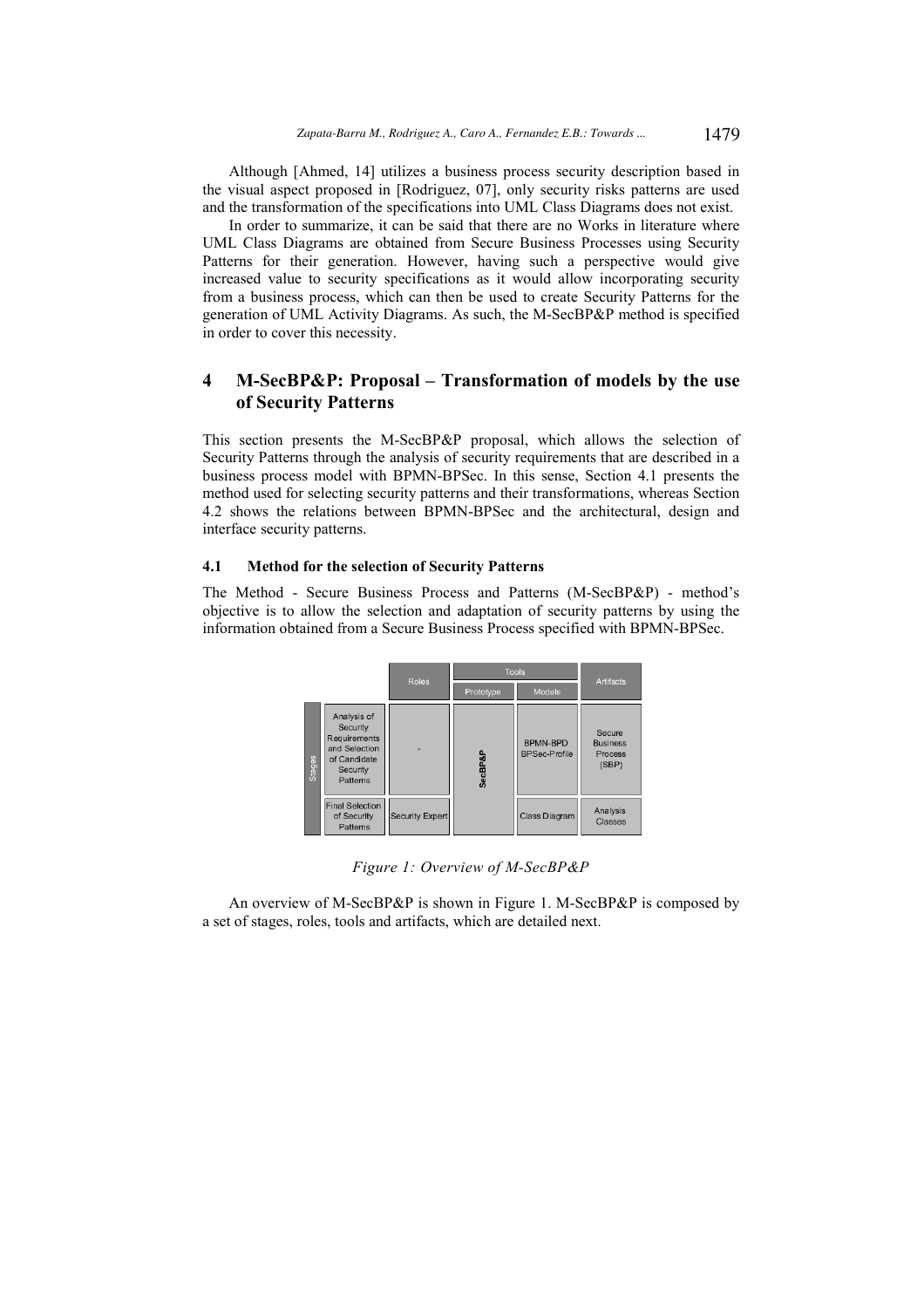1480 *Zapata-Barra M., Rodriguez A., Caro A., Fernandez E.B.: Towards ...*

### **Stage-1: Security Requirements Analysis and Candidate Security Patterns Selection**

The objective of this stage is to perform an analysis of the security requirements specified in the Secure Business Process, which is received as an input model and is specified with BPMN-BPSec.



*Figure 2: Security Requirements Analysis Scheme* 

Figure 2 shows the tasks that are performed in this stage. This stage does not have an associated role, since it is automatically performed by using the SecBP&P-Tool prototype, which is detailed in Section 5.

A Secure Business Process is taken as the input model. From here, the model's security requirements are analyzed to preliminarily select the Security Patterns. The ATL language [ALT, 17] has been used to perform this analysis. This language allows surveying a Secure Business Process diagram's internal logic and determining the kind of security requirement that has been specified in the diagram's elements.

The analysis is performed for every POOL in the business process, since this represents a minimal business entity. This is done considering the elements possessed by the POOL and its received messages as part of the POOL itself and not as independent entities. This allows the generation of a candidate security patterns list for each POOL.

Once the information on security patterns has been obtained for each POOL, a comparison between this information and the existing relation between the security requirements and security patterns (see Section 4.2) is performed, generating a list containing the security patterns that comply with the expressed requirements.

A security patterns list is obtained in this stage, which is automatically generated and contains the patterns that comply with all of the security requirements.

#### **Stage-2: Final Selection of Security Patterns**

The security expert gets involved in this stage, taking the responsibility of selecting the pattern that they deem the most convenient, based on the secure business process and the proposed requirements. This pattern is selected from a previous set of security patterns. Figure 3 illustrates the above.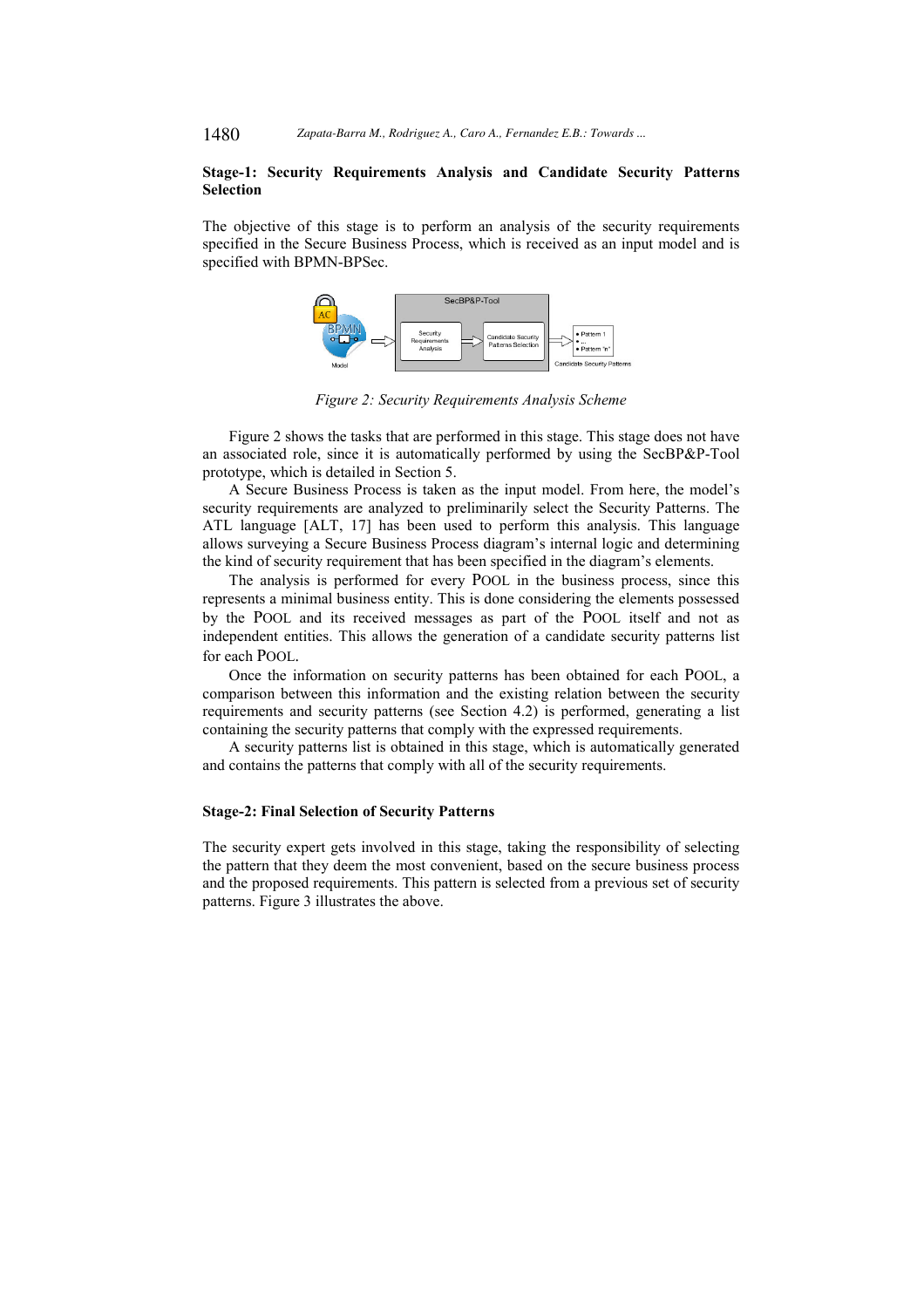

*Figure 3: Security Patterns Selection Scheme* 

The output of this stage is a UML Class Diagram that considers the selected security pattern(s). The classes obtained as a result of the selection of the security pattern in this stage are complemented with the security classes generated by the BPMN-BPSec extension. This is applied to functional classes and, in case that these are related to security requirements, only those that are not already considered in the selected security pattern will be added. The transformation rules proposed in Rodriguez *et al* [Rodriguez, 10] are used for the transformation from a business process into a class diagram. These rules are summarized in Table 4.

| <b>BPMN</b> Element  | <b>Class Diagram Element</b> |
|----------------------|------------------------------|
| Pool                 | Class                        |
| Lane                 | Class                        |
| Data Object, Message | Class                        |
| Activity             | Operation                    |
| Security Requirement | Class                        |

*Table 4: Equivalence between BPMN and Class Diagram Elements summary [Rodríguez, 10]* 

These equivalencies allow the transition from a Secure Business Process into an equivalent Class Diagram. This Class Diagram is then used as the base for adapting the selected security pattern(s).

### **4.2 Relation between Security Patterns and Security Requirements**

A security requirement can be interpreted differently depending on where it has been specified. For example, when the ATTACK HARM DETECTION security requirement is specified in a POOL, it implies keeping a registry of all of the activities performed by this entity. If this security requirement is taken to the software development context, it implies keeping a registry of the users that access the system and the functionalities that they make use of. On the other hand, when this security requirement is specified in a DATA OBJECT, it only implies keeping a registry of the activities that interact with the same DATA OBJECT.

Due to the above, Access Control Monitoring (ACM) can be related to a security requirement when it is specified either in a POOL, in a LANE or in a GROUP, since these represent an entity and/or a participant in BPMN. On the other hand, Resource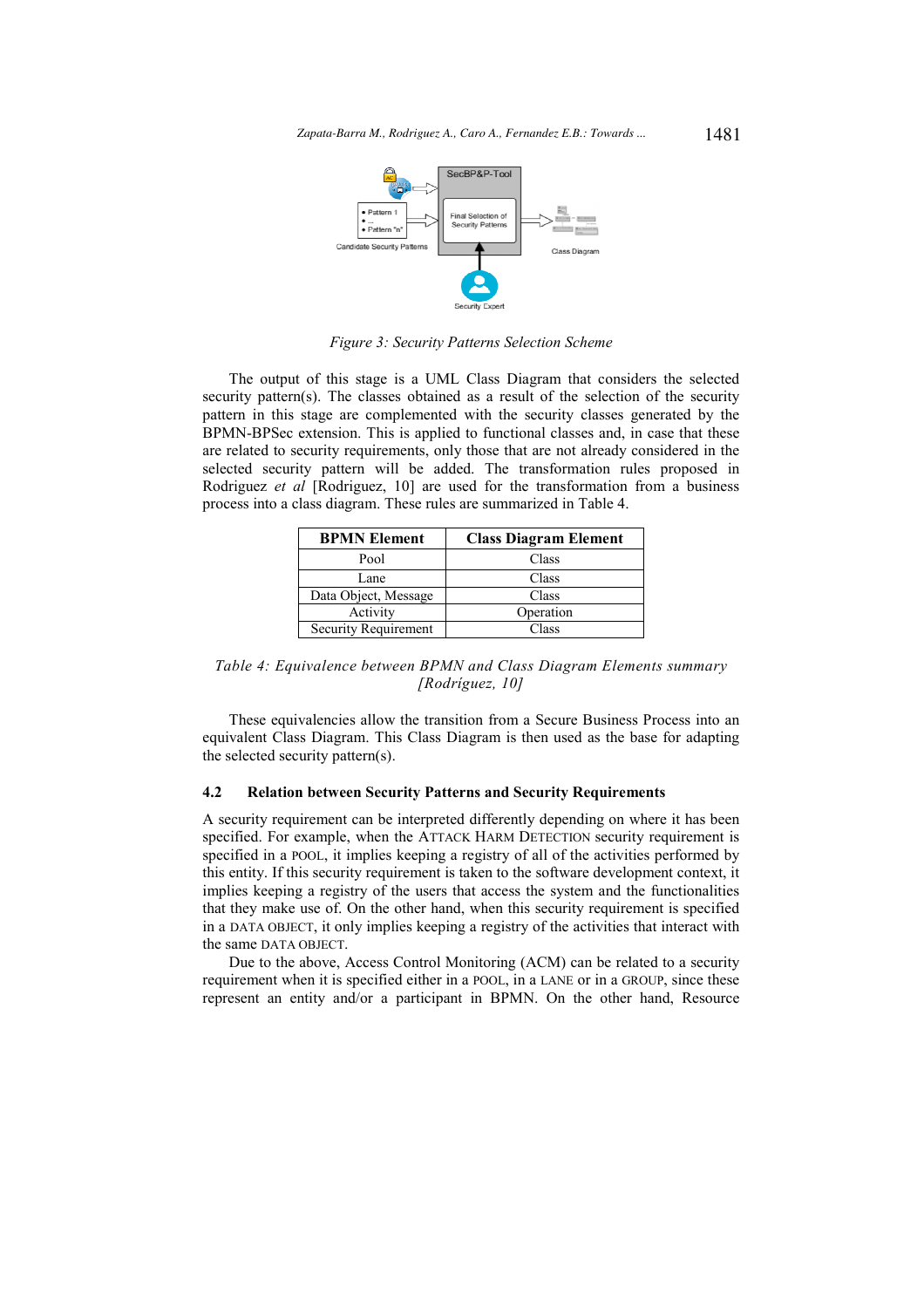Monitoring (RM) can be related to a security requirement when it is specified either in an ACTIVITY, in a MESSAGE FLOW or in a DATA OBJECT, since these represent resources in BPMN, being these tasks or functions, messages and data respectively. This relation is shown in Table 5. This information is later used for the generation of the candidate patterns, keeping the BPMN elements in consideration (Stage-1: Security Requirements Analysis and Security Patterns Selection, in Figure 2).

|                              | <b>BPMN Elements</b>             |      |       |                      |   |                |  |
|------------------------------|----------------------------------|------|-------|----------------------|---|----------------|--|
|                              | <b>Access Control Monitoring</b> |      |       | Resources Monitoring |   |                |  |
| <b>Security Requirement</b>  | Pool                             | Lane | Group | Activity             |   | Data<br>Object |  |
| Access Control               | X                                | X    | X     | X                    |   |                |  |
| <b>Attack Harm/Detection</b> | X                                | X    | X     | X                    | X | X              |  |
| Integrity                    |                                  |      |       |                      | X | X              |  |
| No Repudiation               |                                  |      |       |                      | X |                |  |
| Privacy                      | X                                | X    | X     |                      |   |                |  |
| Audit Register               | X                                | X    | X     | X                    | X | X              |  |

*Table 5: Types of BPSec Monitoring, adapted from [Rodríguez, 07]* 

Considering this relation, it is possible to associate every considered security requirement in the BPMN-BPSec proposal with the security patterns identified in literature, categorized in the architecture, design and interface levels. Thus, Table 6 presents the relation between the security requirements and patterns while considering the monitoring type (Access Control and/or Resources).

A detailed explanation of the relations presented in Table 6 is given next, taking the patterns that can be associated to each security requirement as a reference.

For the ACCESS CONTROL requirement, the patterns at the architecture level comply with identification, authentication and authorization. In regards to the design level, every pattern of this level coincides solely on authorization and can be done both for access control and resource monitoring. In regards to design-level patterns, they only coincide with authorization as these patterns validate the access of a user to the system's resources, its modules or a particular system. On the other hand, interface-level patterns comply only with authorization since they consider that the user has already accessed to the system before performing validations.

For the ATTACK HARM DETECTION requirement, the same strategy of applying a *Log* can be applied. By applying this strategy, the *Single Access Point* and *Control Point* architecture patterns can only implement access-control level detection. On the other hand, the *Security Session* pattern can implement both an access-control and a resource level detection. In regards to design-level patterns, the *Log* can be applied to the *Multi-level Security* and *Reference Monitor* patterns but only for resource monitoring. Finally, at an interface-level, the *Total Access with Errors* pattern can implement threat detection at a resources-level.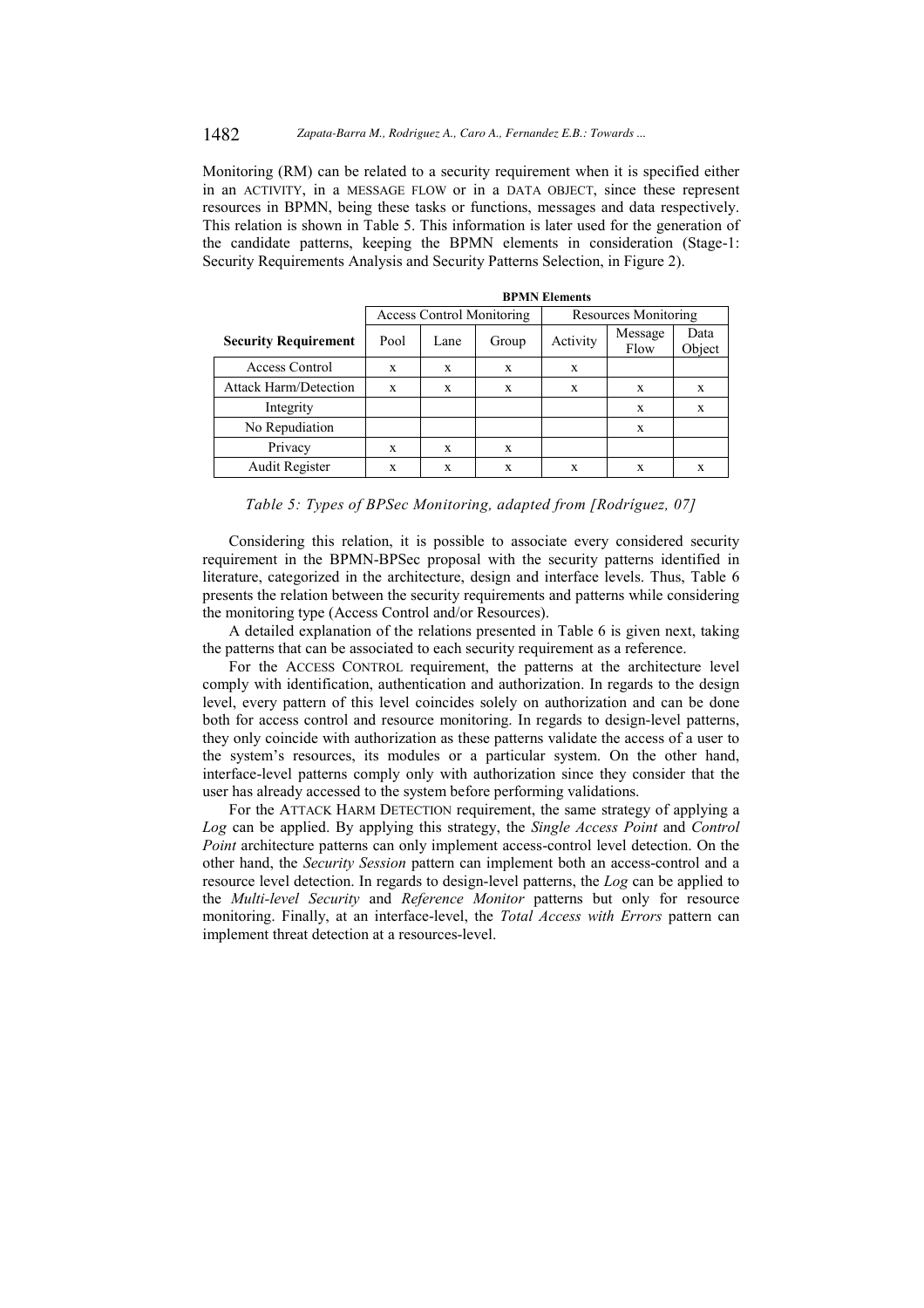|                                                               |                                                     |                       | Architecture-<br>level Security<br><b>Patterns</b> |               | Design-level<br><b>Security Patterns</b> |               |             |                                | <b>Interface-level</b><br><b>Security</b><br><b>Patterns</b> |                             |                |
|---------------------------------------------------------------|-----------------------------------------------------|-----------------------|----------------------------------------------------|---------------|------------------------------------------|---------------|-------------|--------------------------------|--------------------------------------------------------------|-----------------------------|----------------|
|                                                               | <b>Security</b><br>Requirement<br><b>BPMN-BPSec</b> | Type of<br>Monitoring | Single Access<br>Point                             | Control Point | Security Session                         | Authorization | RBAC        | <b>Multi-level</b><br>Security | Keterence<br>Monitor                                         | Total Access with<br>Errors | Limited Access |
|                                                               | <b>Access Control</b><br>(Identification)           | $ACM*$                | $\mathbf x$                                        | $\mathbf{x}$  | $\mathbf x$                              |               |             |                                |                                                              |                             |                |
| <b>AC</b>                                                     | <b>Access Control</b><br>(Authentication)           | <b>ACM</b>            | X                                                  | $\mathbf x$   | X                                        |               |             |                                |                                                              |                             |                |
|                                                               | <b>Access Control</b><br>(Authorization)            | ACM                   | X                                                  | $\mathbf x$   | X                                        | $\mathbf x$   | X           | $\mathbf x$                    | X                                                            | X                           | X              |
|                                                               |                                                     | $RM**$                | $\mathbf X$                                        | $\mathbf x$   | $\mathbf X$                              | $\mathbf x$   | X           | $\mathbf x$                    | $\mathbf X$                                                  | $\mathbf X$                 | $\mathbf X$    |
|                                                               | <b>Attack Harm</b><br>Detection                     | <b>RM</b>             |                                                    |               | X                                        |               |             | X                              | X                                                            | $\mathbf x$                 |                |
| <b>AD</b>                                                     |                                                     | <b>ACM</b>            | X                                                  | $\mathbf x$   | $\mathbf x$                              |               |             |                                |                                                              |                             |                |
|                                                               | Audit Register                                      | <b>RM</b>             | $\mathbf x$                                        | X             | $\mathbf x$                              |               |             | X                              | X                                                            |                             |                |
| <b>Dr</b>                                                     | Integrity                                           | <b>RM</b>             | $\mathbf x$                                        | $\mathbf{x}$  | $\mathbf X$                              |               |             | $\mathbf X$                    | $\mathbf X$                                                  | $\mathbf X$                 | $\mathbf X$    |
| <b>NR</b>                                                     | No Repudiation                                      | <b>RM</b>             |                                                    |               | $\mathbf x$                              |               |             | $\mathbf x$                    | $\mathbf{X}$                                                 | $\mathbf x$                 | $\mathbf X$    |
| Px                                                            | Privacy<br>(Confidentiality)                        | <b>ACM</b>            | $\mathbf x$                                        | $\mathbf x$   | $\mathbf x$                              | $\mathbf x$   | $\mathbf x$ | $\mathbf x$                    | $\mathbf x$                                                  | $\mathbf x$                 | $\mathbf X$    |
| *ACM.: Access Control Monitoring<br>**RM: Resource Monitoring |                                                     |                       |                                                    |               |                                          |               |             |                                |                                                              |                             |                |

*Table 6: Relation between Security Patterns and BPMN-BPSec Security Requirements* 

For the AUDIT REGISTER requirement, it is possible to incorporate a *Log* in order to audit the system in regards to the access to the information, just like in the previous requirement. In regards to architecture-level patterns, due to their focus on verifying and validating the way in which a user accesses the system, the *Single Access Point and Control Point* security patterns can only be audited at an access-control level. On the other hand, *Security Session* allows auditing at a resource-control level. In regards to design-level patterns, *Multi-level Security and Reference Monitor* allow knowing who is accessing the resources. Finally, since they consider that the user has already accessed the system and do not validate this access, the *Total Access with Errors and Limited Access* interface patterns only allow auditing at a resources-level.

In the case of INTEGRITY, this requirement is associated to all patterns at the architecture and interface levels, since those patterns allow verifying that only authorized users can Access and/or modify the information that corresponds to them, based on their necessities. In regards to design-level patterns, this requirement is associated to the last two patterns of said level.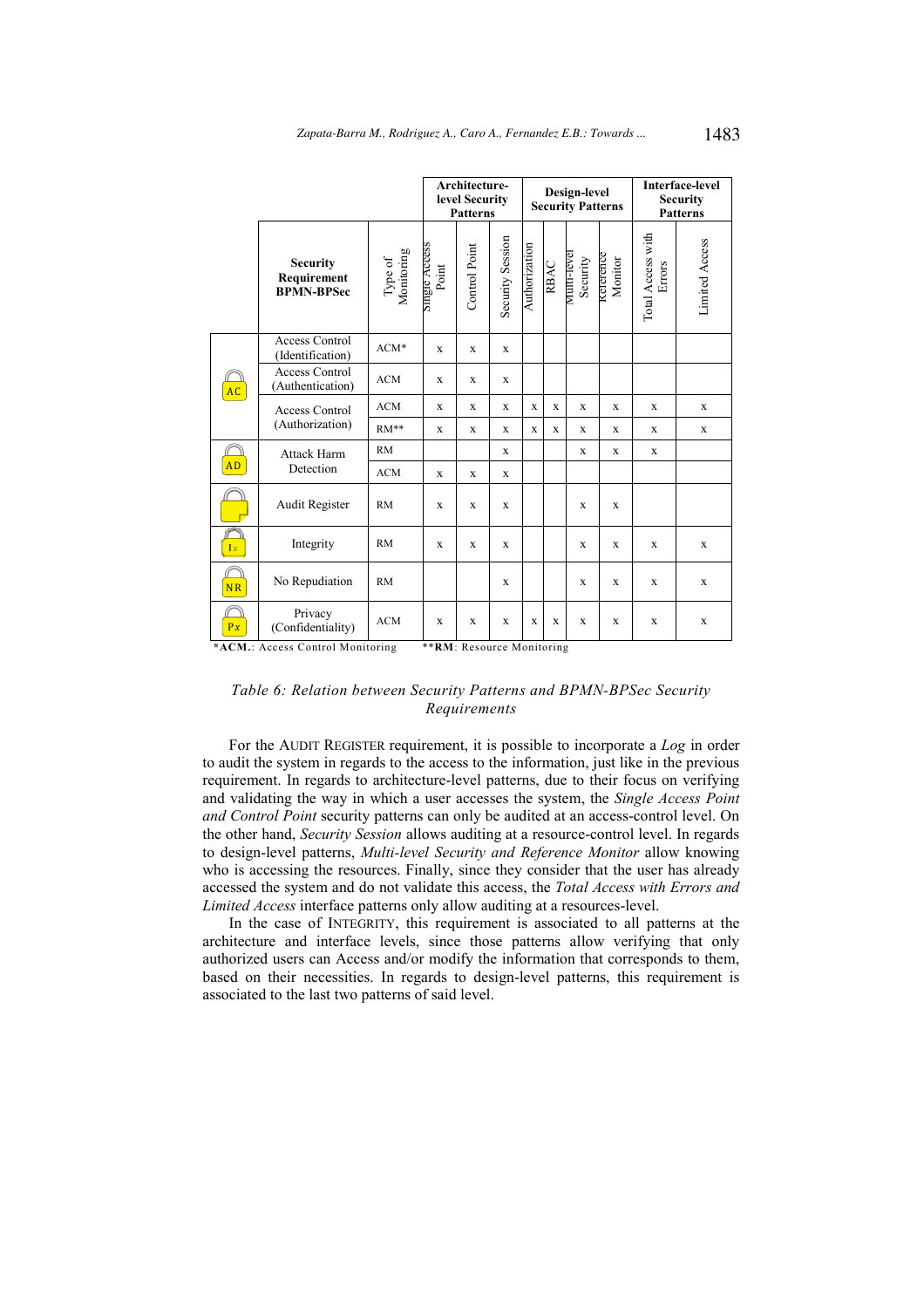#### 1484 *Zapata-Barra M., Rodriguez A., Caro A., Fernandez E.B.: Towards ...*

The NO REPUDIATION requirement is directly linked with resources monitoring but is not explicitly related with any specific pattern. However, since there are patterns that verify the access rights to resources, it is possible to add a *Log* with the objective of storing information referring to who accesses the system's information, so that it can be analyzed afterwards. By implementing this strategy, in regards to architecture patterns, only *Security Session* allows a resources monitoring, since it possesses the user's security information at every moment and it can be obtained whenever they access some resource. On the other hand, in the design-level, the *Multi-level Security* and *Reference Monitor* patterns are in charge of assigning resources and of intercepting requests made to them. Finally, in regards to interface patterns, none of them possess resource repudiation. *Total Access with Errors* verifies access rights every time that a user accesses a resource of the system, making it possible to apply the *Log* strategy. Although *Limited Access* focuses solely on showing the functionalities of every user whenever they access a resource, the system is the one that gives the access to resources, making it possible to apply the *Log* strategy*.* 

In regards to the PRIVACY requirement, this one is associated with confidentiality and has a relation with every pattern since they all focus on assuring that the information is available only to authorized people.

Thus, the relations between security requirements and security patterns oriented to Access control have been stablished and explained.

# **5 Illustrative Example**

The SecBP&P-Tool prototype was used for this example. The tool prototype's interface is shown in Figure *4*4. This tool supports the realization of the tasks related to the analysis of the security requirements, the presentation of candidate security patterns and the selection of a security pattern in order to generate a class diagram with the Security Pattern's adaptation.

*Figure 4: SecBP&P Prototype* 

The prototype was developed using Java 1.8 due to the ease of installing such an application in the user's environment. ATL Transformation Language [ATL, 2017] was used for processing the transformations from Business Process models into Class Diagram models. Lastly, the PlantUML plugin was used for generating the UML Class Diagram obtained through the transformation rules.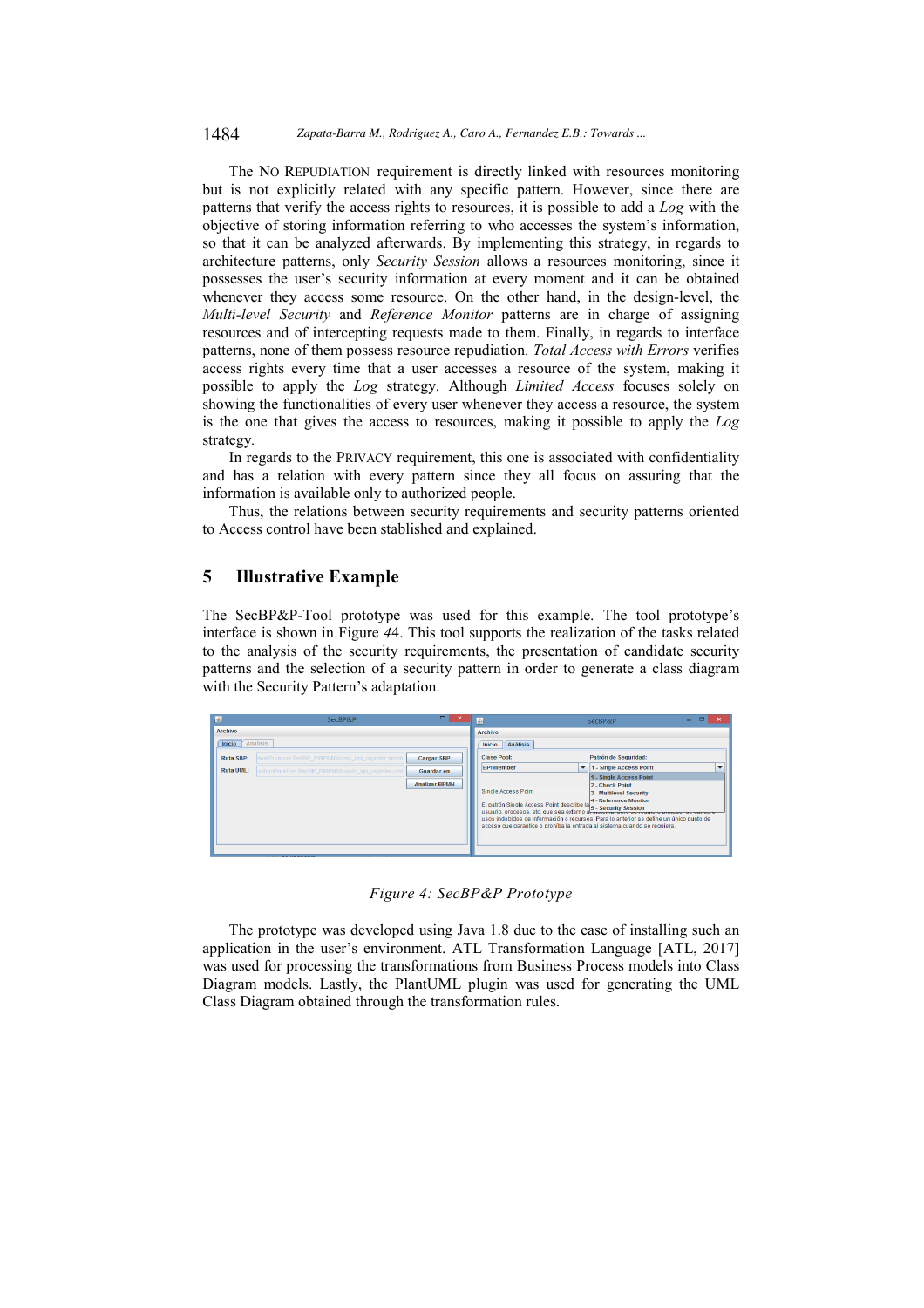The illustrative example consists on a business process that includes security requirement. It covers the registration of a user in a webpage (see Figure). In such a process, the tasks to be realized by the BPI-Member POOL are to *complete the registration form, confirm the reception of the email address* and *log into BPI*. On the other hand, the BPI-Web POOL contemplates the tasks to *create a member profile, issue an email for confirmation* and *enable total access to the services*.



*Figure 5: User Registration Example adapted from [BPMN, 15]* 

The security requirements specified in Secure Business Process are:

- INTEGRITY with audit register, in the "Data" message, this is for the BPI-Web and BPI-Member POOLs.
- ACCESS CONTROL in the "Log in to BPI" task, this is for the BPI-Member POOL.

By contrasting the information of the security requirements of both POOLs, it is possible to obtain the Candidate Security Patterns for each POOL, which in this case are:

- BPI-Member: Single Access Point, Check Point, Security Session, Multilevel Security and Reference Monitor.
- BPI-Web: Single Access Point, Check Point, Security Session, Multi-level Security and Reference Monitor.

The information that flows between POOLs can be classified in different security levels. Especially the information sent from BPI-Member to BPI-Web, which contains registration information that is more sensible, elaborated and complete than the email that is sent back for confirming the creation of the user. For this example, the "Multi-level Security" pattern was selected for both POOLs.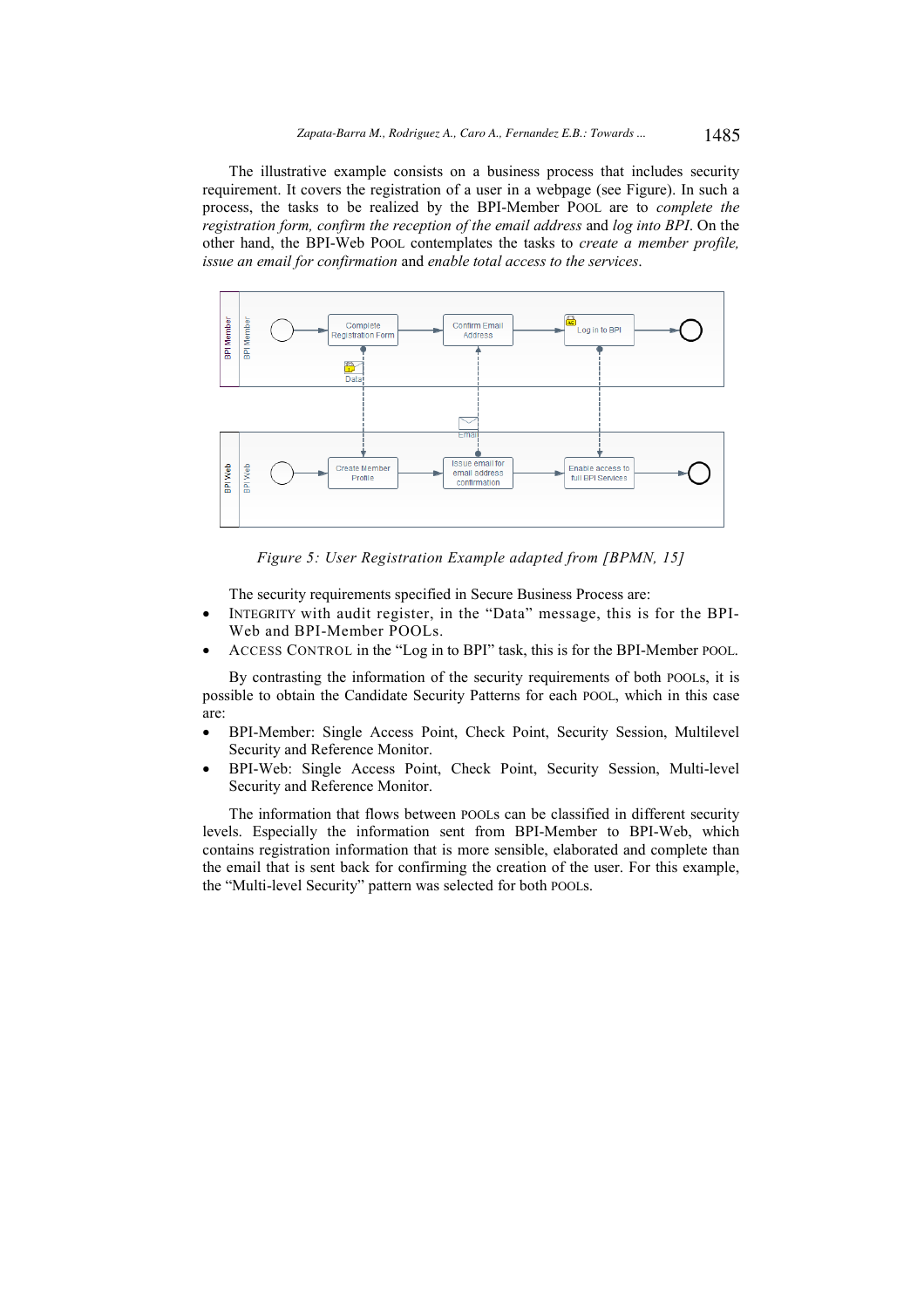

*Figure 6: Security Pattern – Illustrative Example* 

The automatically obtained Class Diagram from the Secure Business Process specification is shown in Figure 6. This UML Class Diagram is the result of the selection of the security pattern (see Stage-2) where the grayed classes represent the security classes. With the exception of the G-AuditRegister class, which has been directly obtained from BPMN-BPSec, all other security classes correspond to the Multi-level Security pattern.

# **6 Validation**

A quasi-experiment has been conducted for validating the models obtained with the SecBP&P proposal. A quasi-experiment is an empirical enquiry similar to an experiment, where the assignment of treatments to subjects cannot be based on randomization, but emerges from the characteristics of the subjects or objects themselves [Wohlin, 12].

The objective of the quasi-experiment was to demonstrate that the UML classes model generated by the M-SecBP&P proposal was more complete and easier to understand than one generated with a pattern-less method like the one proposed in [Rodríguez, 10].

The experimental objects used were a secure business process and a tool to make the transformations. The utilized Secure Business Process is shown in Figure 7. This business process represents a supplier's Purchase Order prosecution, who receives the payment information from a financial institution. The supplier sends the payment confirmation to the same financial entity afterwards, and then proceeds to process the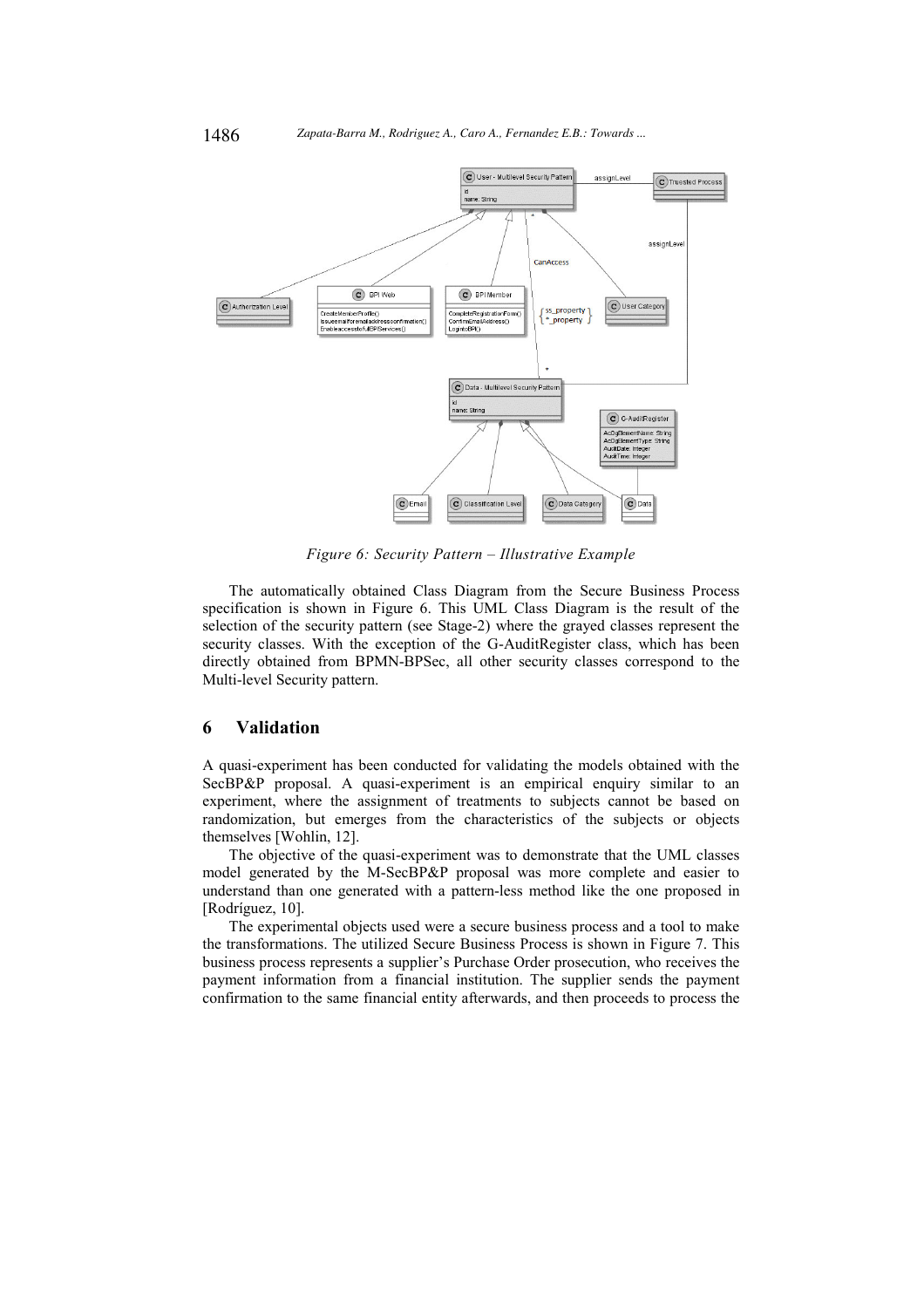Purchase Order and ship the products. As it can be observed in Figure 7, this business process possesses three security requirements (which are represented by the padlocks).



*Figure 7: Purchase Prosecution with Credit Card Authorization BPMN adapted from [BPMN, 15]* 

A total of 26 subjects participated in the quasi-experiment, who on average had between 3 to 6 years of experience in the use of Class Diagrams. These subjects were selected among developers graduated from the Informatics Engineering career in the University of Bío-Bío.

An independent variable, otherwise known as main factor, is the origin of the Class Diagrams. It is also a nominal variable that takes two values: Model A (Diagram automatically obtained from the BPSec extension [Rodriguez, 10], shown in Figure 8) and Model B (Diagram automatically obtained from M-SecBP&P, shown in Figure 9). The dependent variables are: completeness, understandability and level of usefulness to initiate a software development process. The measurement of these variables is done through a questionnaire given to the participating subjects.

For the realization of the experiment, the subjects were divided in two groups of 13 subjects each. Each group was given the Class Diagrams in distinct order (first Model A and then Model B for the first group, and vice-versa for the second group), in order to avoid that the order in which the diagrams were shown would influence their answers. Thus, the subjects were given a questionnaire for obtaining information in regards to their knowledge and experience in regards to the experiment's relevant topics. This questionnaire consisted of five closed questions. Next, business process and the first transformation's resulting class diagram were presented to them, followed by a questionnaire inquiring about the variables to measure. The questionnaire consisted of one open and five closed questions. Afterwards, the same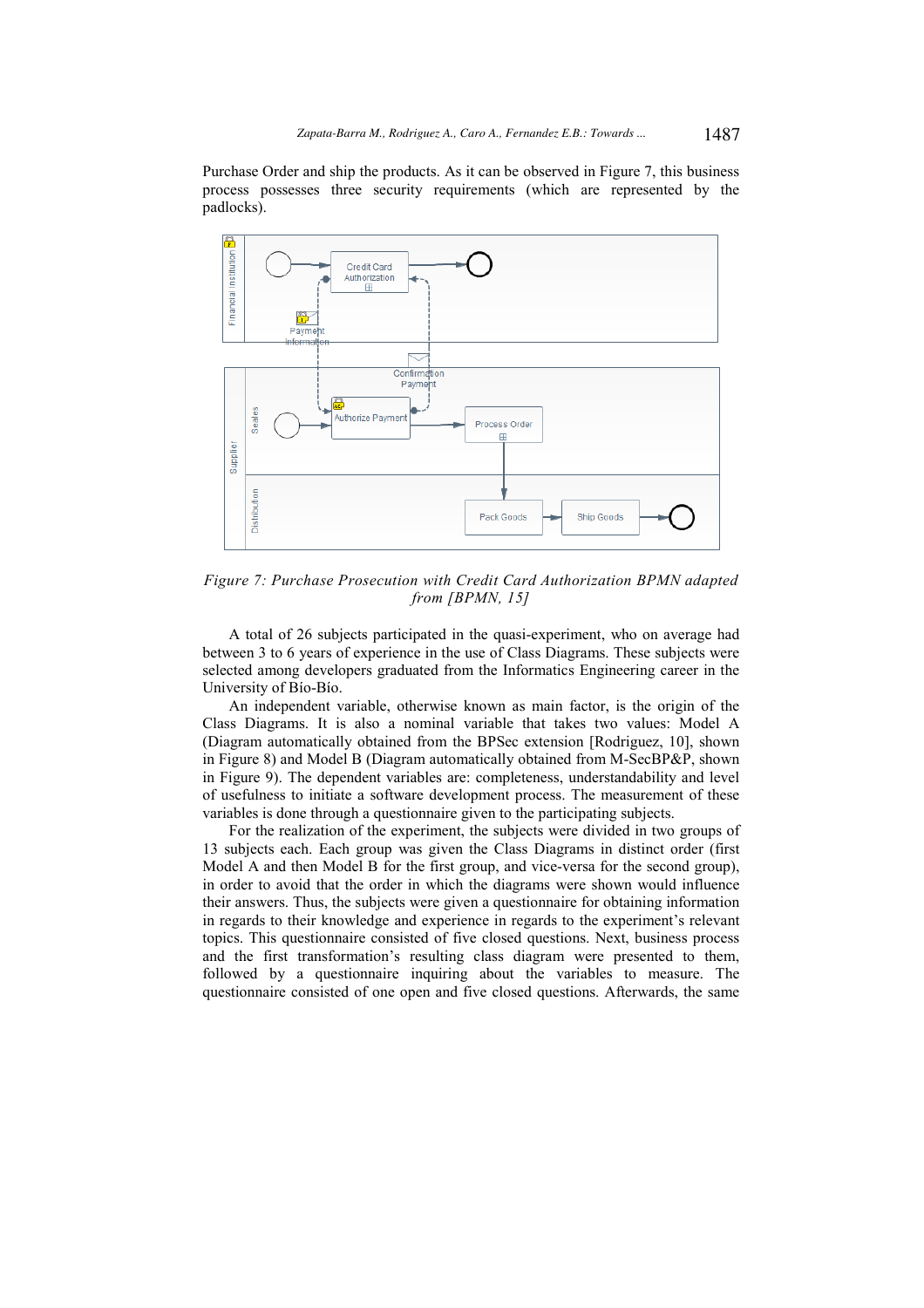business process and the second transformation's resulting class diagram were presented to them, followed by the same questionnaire as above. Finally, a questionnaire consisting of five closed questions was applied inquiring about the comparison between the two generated models.



*Figure 8: Model A: UML Class Diagram Obtained with the Proposal from [Rodríguez, 10]* 



*Figure 9: Model B: UML Class Diagram obtained with M-SecBP&P* 

The results of the survey's statistical analysis show that both models possess acceptable levels in regards to the dependent variables. However, when comparing the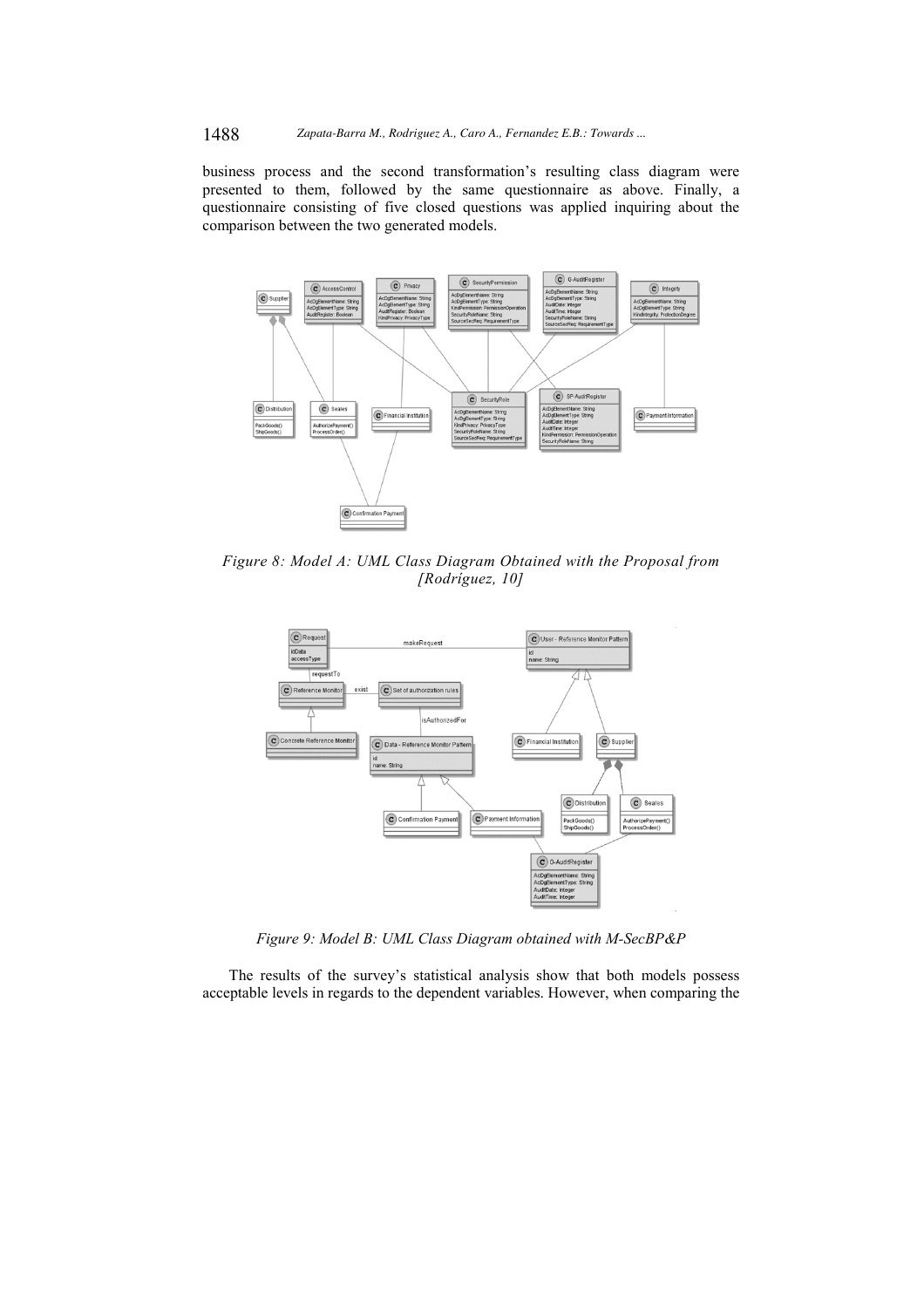generated models, a tendency of the Model B over the Model A in regards to security aspects completeness can be observed. This means that, according to the survey's respondents, the concepts of the Secure Business Process are easier to understand in the generated Class Diagram (Model B). In regards to comprehensibility, respondents perceive a similar level both for Model B and Model A. Finally, in regards to the usefulness for developing a system a big difference can be observed, as 70% of the respondents consider that the security aspects details given by Model B are better than those given by Model A in order to start developing a system.

The preference for Model B can be explained in the sense that the patterns are designed so that any developer can understand their structure's functioning, since they represent conceptual solutions to security problems.

Another interesting result is that no statistically significant relation could be detected between the respondents with knowledge on Security Patterns and those without. This enforces the idea that using Security Patterns in early stages of the development cycle, even if there is no security expert, is an adequate approach.

In regards to possible threats to the research's validity it is possible to mention the following: In regards to external validity, although the number of subjects was not as big, these subjects do represent the kind of professionals that this proposal is aimed for. There are plans on applying the quasi-experiment on a greater number of subjects in the future, in order to improve this aspect. In regards to internal validity, measures such as splitting the subject groups in two groups who analyzed the Class Diagrams in distinct order were taken, with the objective of avoiding the possibility that the order would influence their answers. In regards to construct validity, the selected measurements are often seen used for measuring effectiveness. Finally, in regards to conclusion validity, appropriate statistical tests were performed based on the data's nature.

### **7 Conclusions and Future Work**

This article proposes the creation of UML Class diagrams, which are useful in software development, by combining Secure Business Process specifications together with Security Patterns. In order to achieve this, the M-SecBP&P method, which organizes and systematizes the required activities for achieving such a transformation, has been created.

A tool prototype that implements the tasks considered by this method has been created. The tool prototype allows the analysis of the Business Process Model and the selection of suitable Security Patterns in order to generate the desired UML Class Diagram, either as an image or as a standard format.

Previous work proposes the transformation from Secure Business Processes into UML Class Diagrams. It is important to consider, however, the usage of Security Patterns before generating the UML Class Diagram, as these patterns allow an adequate representation of the best practices and experiences of experts, materializing mechanisms that protect the confidentiality, integrity and availability of the information within a system.

The improvements of BPSecBP&P over the previous proposal have been validated through a quasi-experiment oriented to demonstrating that the UML classes model generated through the M-SecBP&P proposal is more complete and easier to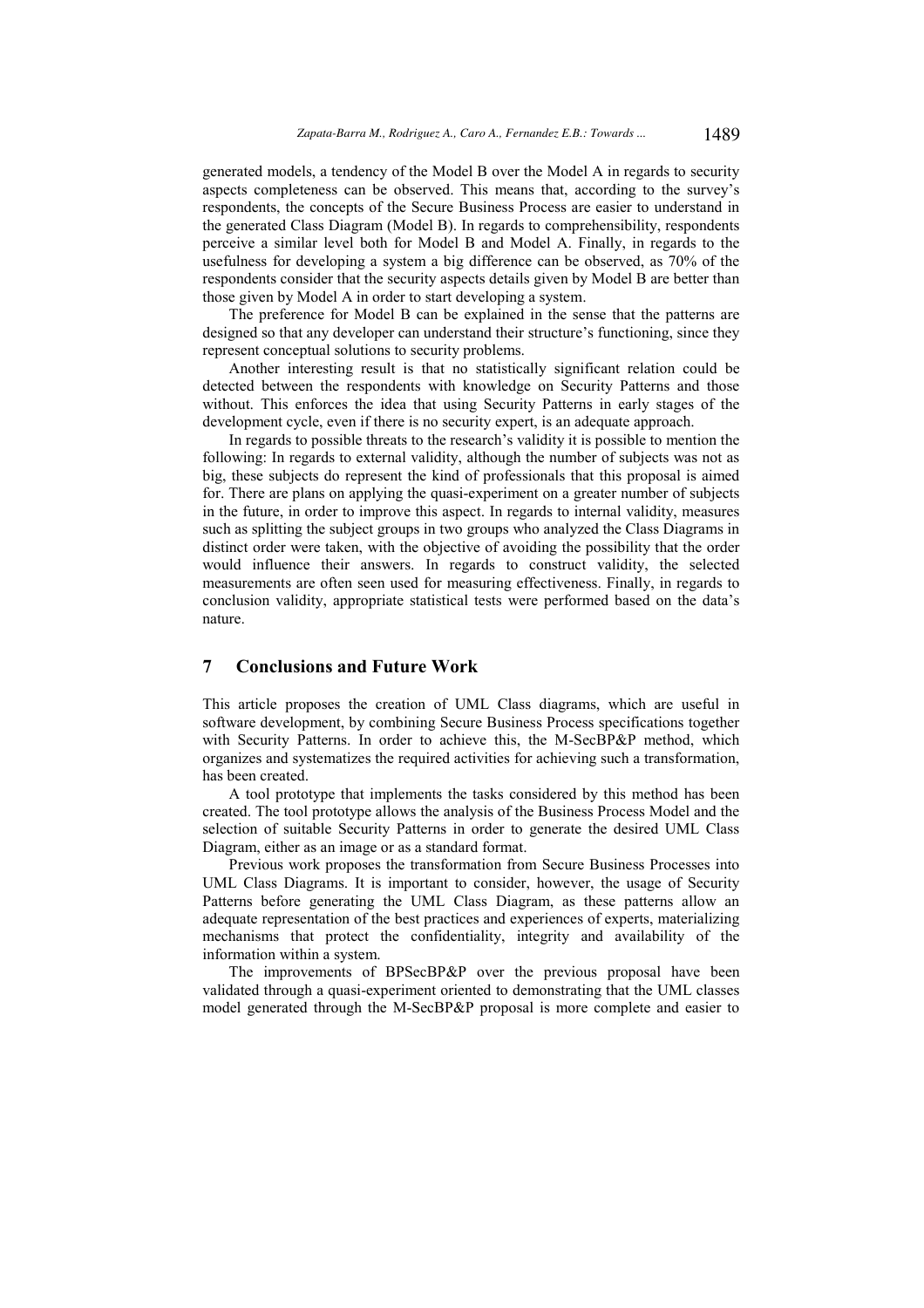understand than one generated through a pattern-less method. User's perceptions have been satisfactory in regards to the generated model's completeness, comprehensibility and usefulness, demonstrating its adequacy as a starting point for the construction of a system. Additionally, it was detected that there was no statistically significant relation between users with knowledge on Security Patterns and those without, which reinforces the idea that the usage of Security Patterns is an adequate approach.

A Systematic Literature Review was conducted for this research. Its results reveal the absence of works that directly obtain UML Class Diagrams from Secure Business Processes with the use of Security Patterns.

Future work considers three aspects; (i) the ability to select more than one security pattern in order to generate an even better and more complete UML Class Diagram; (ii) include more security requirements into the BPSecBP&P method and (ii) to implement our proposal in real scenarios in order to improve the tool prototype.

### **Acknowledgments**

This research is part of the following projects: BuPERG (DIUBB 152419 G/EF) and DIUBB 144319 2/R, both supported by "Dirección de Investigación de la Universidad del Bío-Bío".

# **References**

[Ahmed, 14] Ahmed, N., & Matulevičius, R. : Securing business processes using security risk-oriented patterns Computer Standards & Interfaces. 36(4), 723–733, (2014)

[Argyropoulos, 17] Argyropoulos N., Mouratidis H. & Fish A.: Supporting Secure Business Process Design via Security Process Patterns. Enterprise, Business-Process and Information Systems Modeling. S.l.: Springer, pp. 19-33., (2017)

[ATL, 17] http://www.eclipse.org/atl/

[Awad, 15] Awad, A., Barnawi, A., Elgammal, A., Elshawi, R., Almalaise, A., & Sakr, S. : Runtime Detection of Business Process Compliance Violations: An Approach based on Anti Patterns In Proceedings of the 30th ACM/SIGAPP Symposium On Applied Computing - Enterprise Engineering Track (SAC 2015), Salamanca, Spain. (2015)

[Basin, 06] Basin, D., Doser, J., & Lodderstedt, T. : Model driven security: From UML models to access control infrastructures ACM Transactions on Software Engineering and Methodology (TOSEM). 15(1), 39–91, (2006)

[Bonillo, 06] Bonillo, P. : Metodología para la gerencia de los procesos del negocio sustenda en el uso de patrones Journal of Information Systems and Technology Management. 3(2), 143–162, (2006)

[BPMN, 15] BPMN Drawing Examples, Available since October 29, 2009; http://www.bpmn.org. (2015)

[Brambilla, 12] Brambilla, M., Fraternali, P., & Vaca, C. : BPMN and design patterns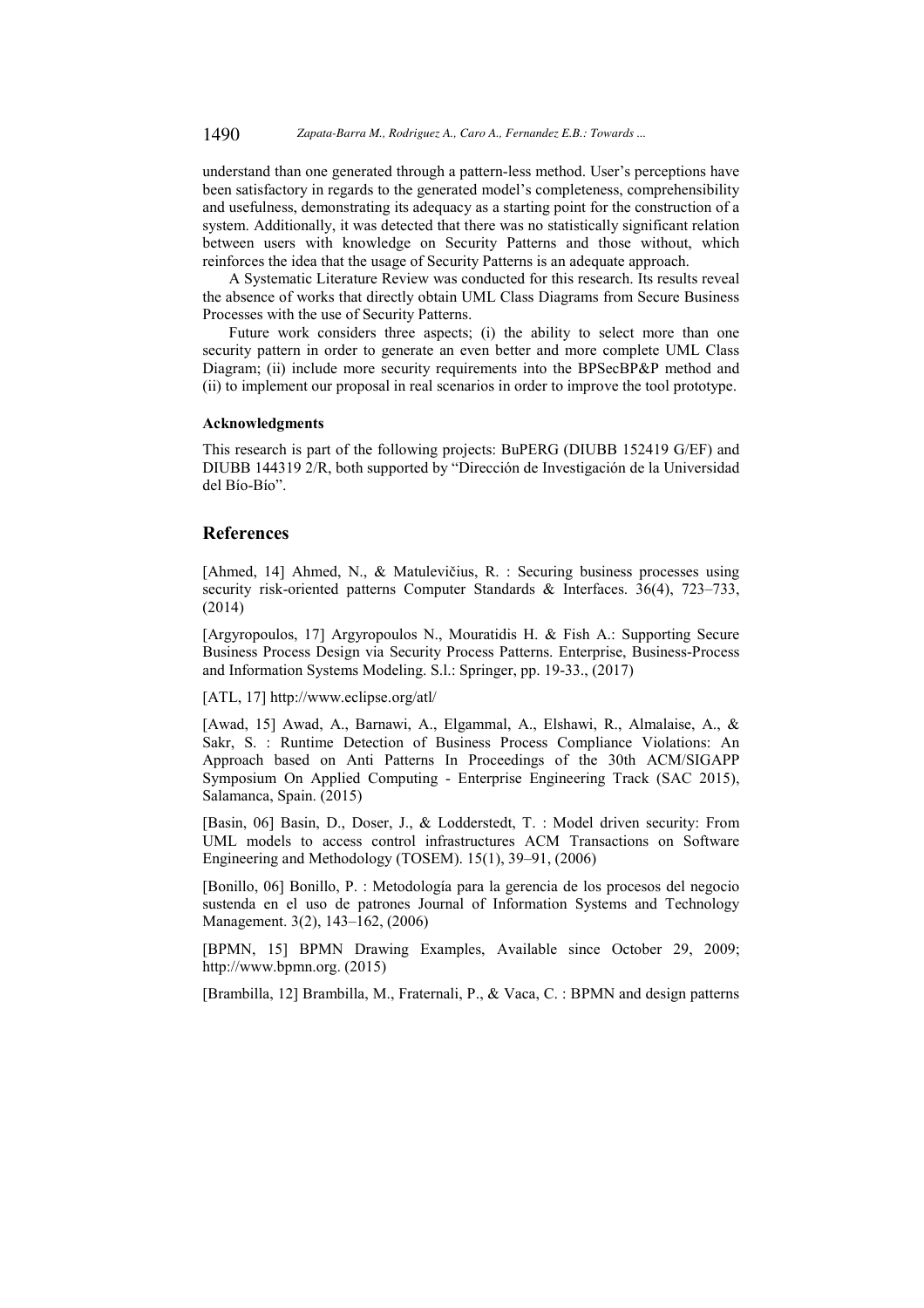for engineering social BPM solutions In Business Process Management Workshops. (pp. 219–230) (2012)

[Elgammal, 14] Elgammal, A., Turetken, O., van den Heuvel, W.-J., & Papazoglou, M. : Formalizing and appling compliance patterns for business process compliance Software & Systems Modeling. 1–28, (2014)

[Fernandez-Buglioni, 13] Fernandez-Buglioni, E. : Security patterns in practice: designing secure architectures using software patterns. John Wiley & Sons (2013).

[Firesmith, 04] Firesmith, D. : Specifying Reusable Security Requirements Journal of Object Technology. 3, 61–75, (2004)

[Forster, 07] Forster, A., Engels, G., Schattkowsky, T., & Van Der Straeten, R. : Verification of business process quality constraints based on visual process patterns In Theoretical Aspects of Software Engineering. First Joint IEEE/IFIP Symposium. (pp. 197–208) (2007)

[Gschwind, 08] Gschwind, T., Koehler, J., & Wong, J. : Applying patterns during business process modeling In Business process management. Springer. (pp. 4–19) (2008)

[Herrmann, 06] Herrmann, P., & Herrmann, G. : Security requirement analysis of business processes Electronic Commerce Research. 6(3–4), 305–335, (2006)

[Jürjens, 02] Jürjens, J. : UMLsec: Extending UML for secure systems development In UML 2002 — The Unified Modeling Language. Springer. (pp. 412–425) (2002)

[Khan, 12] Khan, N. H. APattern-Based Development of Secure Business Processes. Master's Thesis, University of Tartu. (2012)

[Kitchenham, 09] Kitchenham, B., Pearl Brereton, O., Budgen, D., Turner, M., Bailey, J., & Linkman, S. : Systematic literature reviews in software engineering  $-A$ systematic literature review Information and Software Technology. http://doi.org/10.1016/j.infsof.2008.09.009, 51(1), 7–15, (2009)

[Lohrmann, 15] Lohrmann, M., & Reichert, M. : Effective application of process improvement patterns to business processes Software & Systems Modeling. 1–23, (2015)

[Mellor, 02] Mellor, S. J., Scott, K., Uhl, A., & Weise, D. : Model-driven architecture In Advances in Object-Oriented Information Systems. Springer. (pp. 290–297) (2002)

[Mülle, 11] Mülle, J., von Stackelberg, S., & Böhm, K. A security language for BPMN process models. KIT, University of the State of Baden-Wuerttemberg and National Research Center of the Helmholtz Association. (2011)

[OMG, 15] OMG : Business Process Model and Notation. Retrieved from http://www.bpmn.org (2015)

[Quirchmayr, 04] Quirchmayr, G. : Survivability and business continuity management In Proceedings of the second workshop on Australasian information security, Data Mining and Web Intelligence, and Software Internationalisation-Volume 32. (pp. 3–6)  $(2004)$